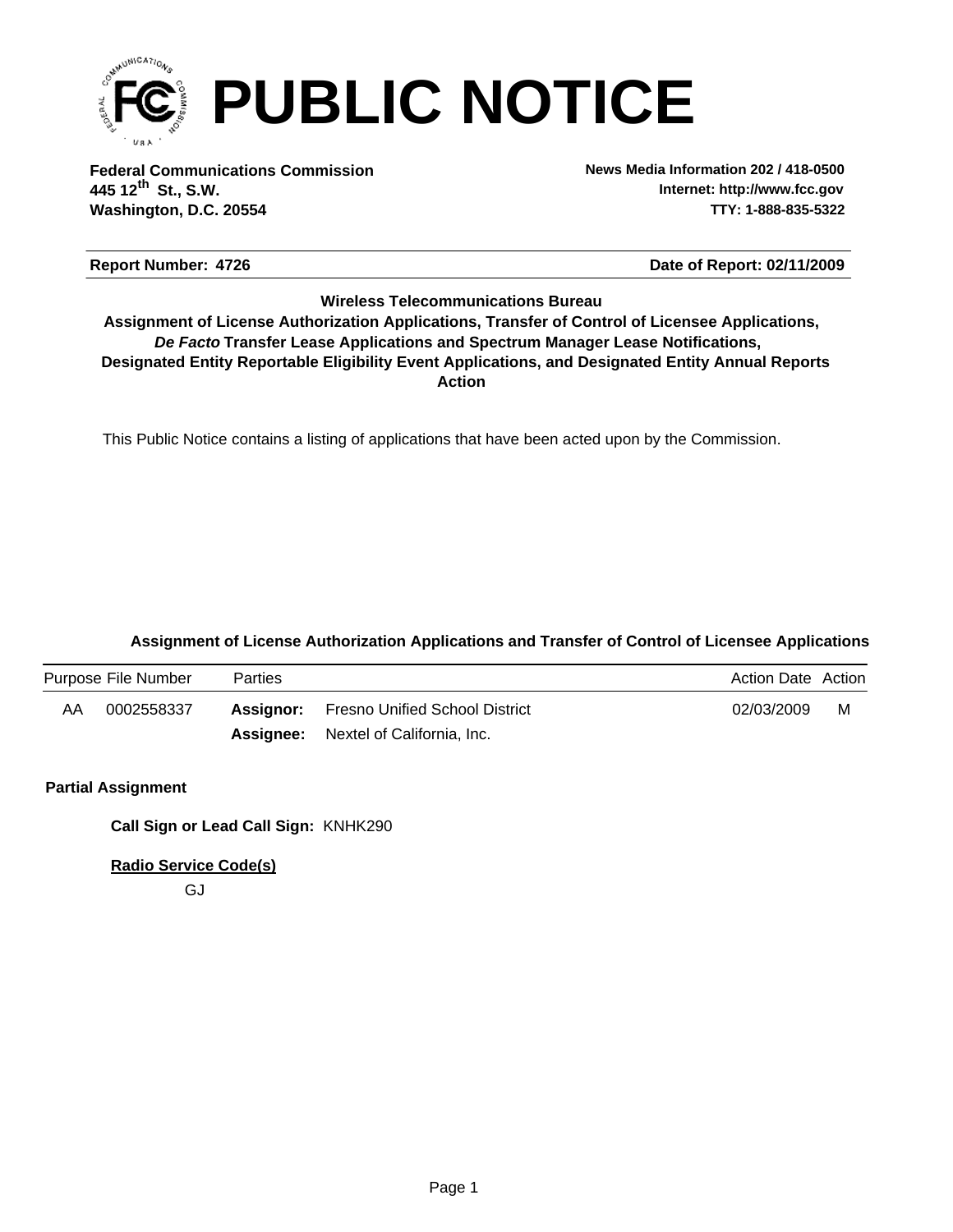|    | Purpose File Number                       | Parties                       |                                                              | Action Date Action |   |
|----|-------------------------------------------|-------------------------------|--------------------------------------------------------------|--------------------|---|
| AM | 0002937894                                | <b>Assignor:</b><br>Assignee: | Schuylkill Mobile Fone, Inc.<br><b>Centre Communications</b> | 02/06/2009         | C |
|    | <b>Full Assignment</b>                    |                               |                                                              |                    |   |
|    | Call Sign or Lead Call Sign: WPVF331      |                               |                                                              |                    |   |
|    | <b>Radio Service Code(s)</b><br>CP        |                               |                                                              |                    |   |
| AM | 0002938250                                | <b>Assignor:</b><br>Assignee: | <b>Centre Communications</b><br>Schuylkill Mobile Fone, Inc. | 02/06/2009         | C |
|    | <b>Full Assignment</b>                    |                               |                                                              |                    |   |
|    | Call Sign or Lead Call Sign: WPVH405      |                               |                                                              |                    |   |
|    | <b>Radio Service Code(s)</b><br><b>CP</b> |                               |                                                              |                    |   |
| AM | 0003041844                                | Assignor:<br>Assignee:        | Hubbard, Lois M<br>Sterkel, Timothy R                        | 02/04/2009         | Ζ |
|    | <b>Full Assignment</b>                    |                               |                                                              |                    |   |
|    | Call Sign or Lead Call Sign: WMI307       |                               |                                                              |                    |   |
|    | <b>Radio Service Code(s)</b><br><b>BR</b> |                               |                                                              |                    |   |
| AM | 0003042932                                | Assignor:<br>Assignee:        | Big Bend telecom, LTD<br>Dell Telephone Cooperative, Inc.    | 02/04/2009         | Ζ |
|    | <b>Partitioning AND/OR Disaggregation</b> |                               |                                                              |                    |   |
|    | Call Sign or Lead Call Sign: WQGB251      |                               |                                                              |                    |   |

AW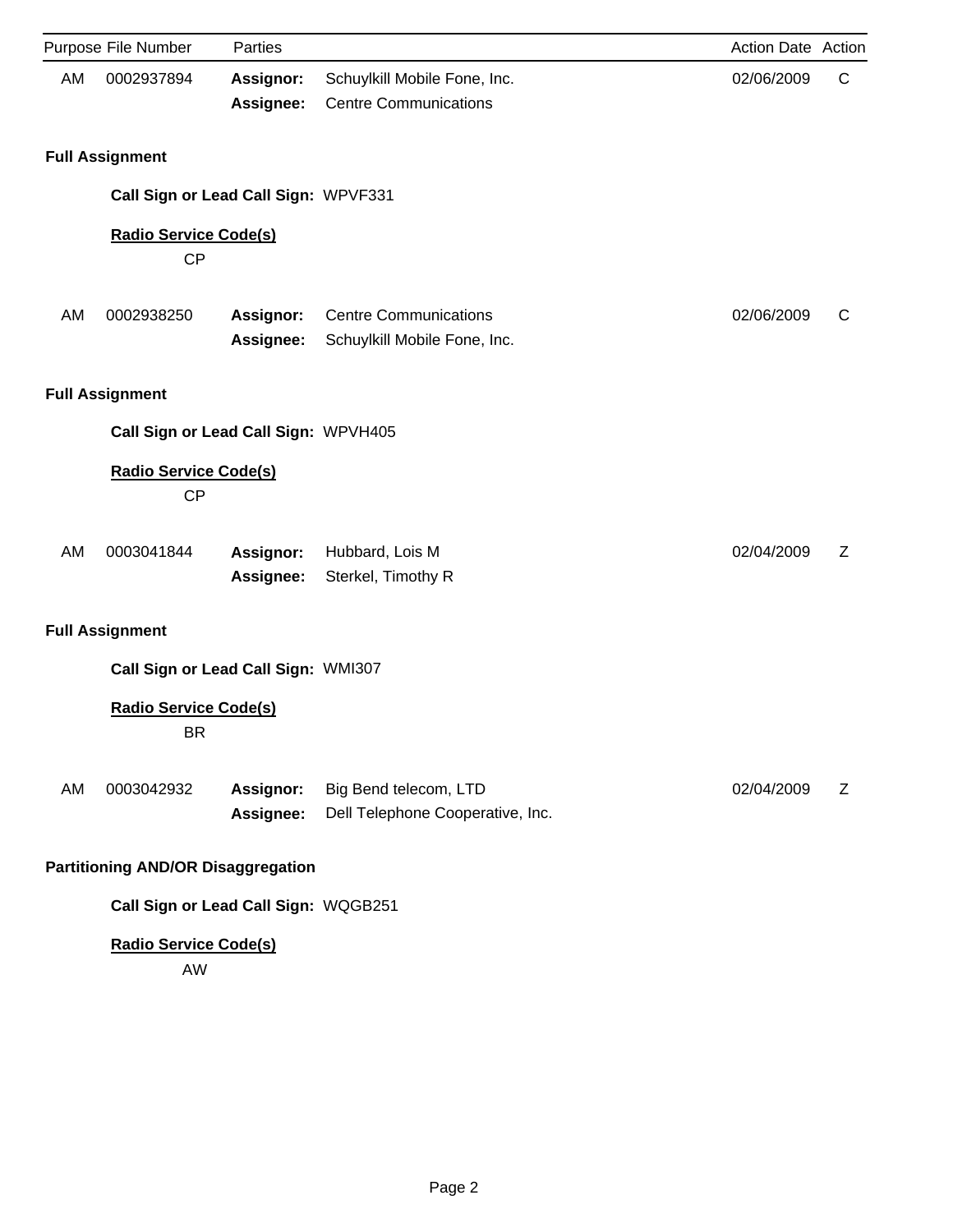|    | Purpose File Number                       | Parties                       |                                  | Action Date Action |   |
|----|-------------------------------------------|-------------------------------|----------------------------------|--------------------|---|
| AA | 0003253054                                | Assignor:<br>Assignee:        | francis, joy n<br>PCS LLC        | 02/04/2009         | Z |
|    | <b>Full Assignment</b>                    |                               |                                  |                    |   |
|    | Call Sign or Lead Call Sign: WPWS602      |                               |                                  |                    |   |
|    | <b>Radio Service Code(s)</b><br><b>YB</b> |                               |                                  |                    |   |
|    | YG                                        |                               |                                  |                    |   |
|    | YI                                        |                               |                                  |                    |   |
| AA | 0003253079                                | Assignor:<br>Assignee:        | wusllc<br>PCS LLC                | 02/04/2009         | Z |
|    | <b>Full Assignment</b>                    |                               |                                  |                    |   |
|    | Call Sign or Lead Call Sign: WPXA578      |                               |                                  |                    |   |
|    | <b>Radio Service Code(s)</b><br>YI        |                               |                                  |                    |   |
| AA | 0003253397                                | Assignor:<br>Assignee:        | SPECTRUM WIRELESS LLC<br>pcs llc | 02/04/2009         | Z |
|    | <b>Full Assignment</b>                    |                               |                                  |                    |   |
|    | Call Sign or Lead Call Sign: WPUR576      |                               |                                  |                    |   |
|    | <b>Radio Service Code(s)</b><br>IG        |                               |                                  |                    |   |
| AA | 0003254520                                | <b>Assignor:</b><br>Assignee: | SUSAINATHAN, RICHARD<br>PCS LLC  | 02/04/2009         | Z |
|    | <b>Full Assignment</b>                    |                               |                                  |                    |   |
|    | Call Sign or Lead Call Sign: WPXQ240      |                               |                                  |                    |   |
|    | <b>Radio Service Code(s)</b><br>IG        |                               |                                  |                    |   |
|    | YG                                        |                               |                                  |                    |   |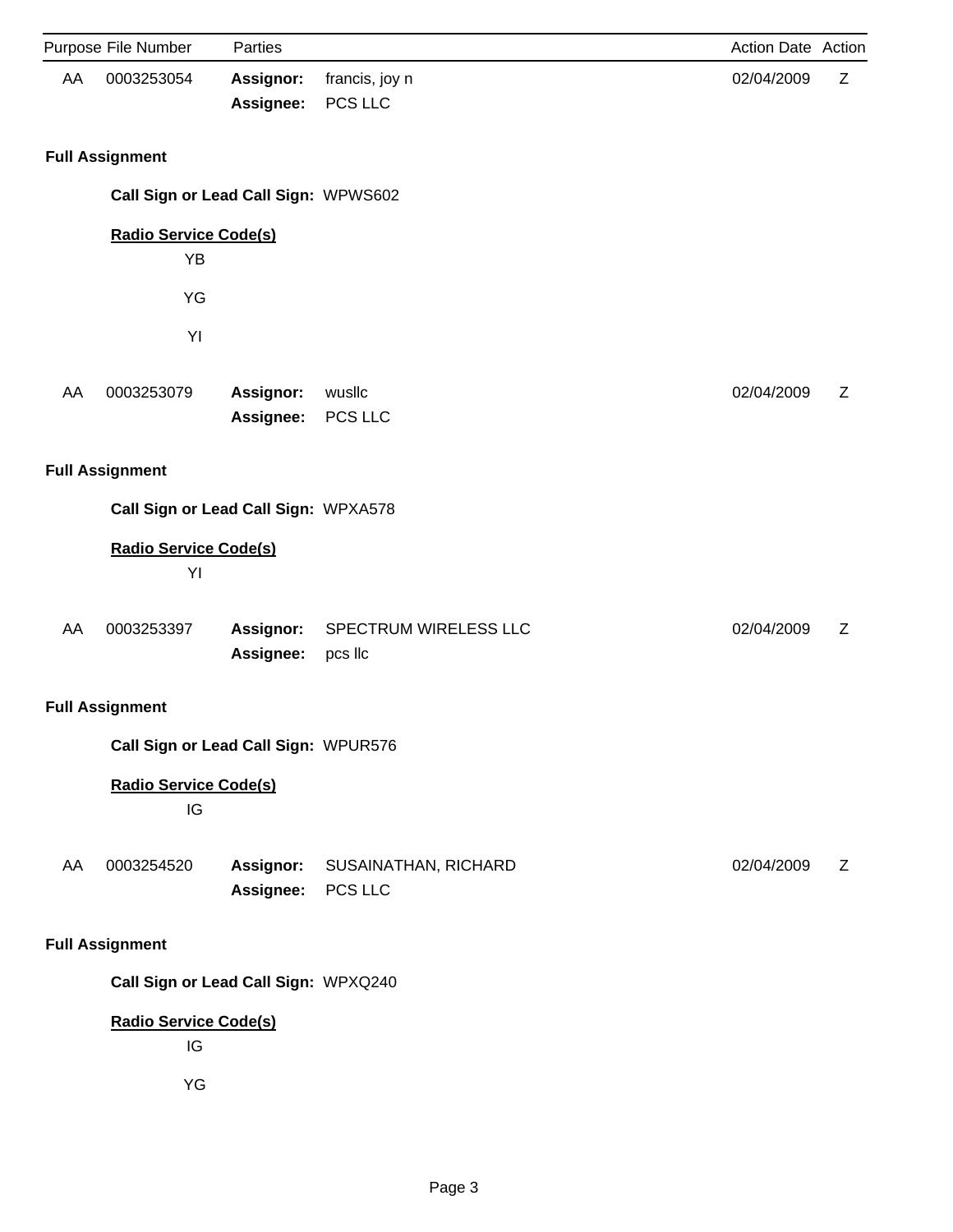|           | Purpose File Number                | Parties                              |                                                                                                            | <b>Action Date Action</b> |   |
|-----------|------------------------------------|--------------------------------------|------------------------------------------------------------------------------------------------------------|---------------------------|---|
| <b>TC</b> | 0003260587                         | Licensee:                            | Smithville Spectrum, LLC<br>Transferor: Smithville Charitable Foundation<br>Transferee: Earles Family, LLC | 02/04/2009                | Q |
|           | <b>Transfer of Control</b>         |                                      |                                                                                                            |                           |   |
|           |                                    | Call Sign or Lead Call Sign: WQGB436 |                                                                                                            |                           |   |
|           | <b>Radio Service Code(s)</b><br>AW |                                      |                                                                                                            |                           |   |
| AM        | 0003346052                         | <b>Assignor:</b><br><b>Assignee:</b> | Stuart Hall Inc.<br>Church Schools in the Diocese of Virginia, Inc.                                        | 02/04/2009                | Ζ |
|           | <b>Full Assignment</b>             |                                      |                                                                                                            |                           |   |
|           |                                    | Call Sign or Lead Call Sign: WNC652  |                                                                                                            |                           |   |
|           | <b>Radio Service Code(s)</b><br>ED |                                      |                                                                                                            |                           |   |
| AA        | 0003463151                         | Assignor:<br>Assignee:               | <b>Coors Brewing Company</b><br>Chism Hardy Enterprises, LLC                                               | 02/05/2009                | D |
|           | <b>Full Assignment</b>             |                                      |                                                                                                            |                           |   |
|           |                                    | Call Sign or Lead Call Sign: WPTG870 |                                                                                                            |                           |   |
|           | <b>Radio Service Code(s)</b><br>YU |                                      |                                                                                                            |                           |   |
| AA        | 0003492896                         | Assignor:<br>Assignee:               | MacIntyre, Scott<br>Motorola, Inc.                                                                         | 02/04/2009                | Ζ |
|           | <b>Full Assignment</b>             |                                      |                                                                                                            |                           |   |
|           |                                    | Call Sign or Lead Call Sign: WQHV436 |                                                                                                            |                           |   |

PC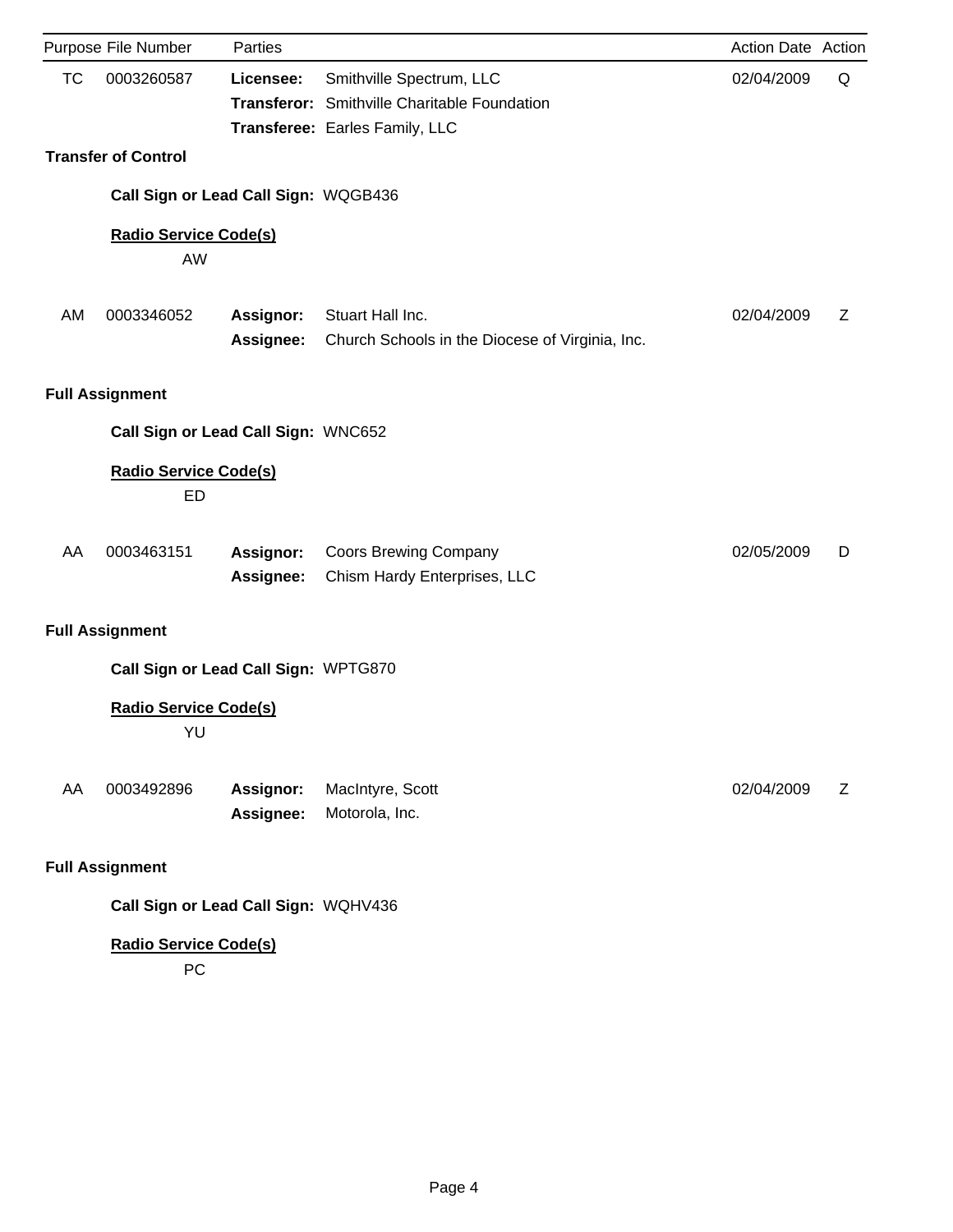|           | Purpose File Number                       | Parties                       |                                                                                                                   | Action Date Action |   |
|-----------|-------------------------------------------|-------------------------------|-------------------------------------------------------------------------------------------------------------------|--------------------|---|
| AA        | 0003494835                                | <b>Assignor:</b><br>Assignee: | <b>Great Lakes Carbon Corporation</b><br><b>Oxbow Calcining LLC</b>                                               | 02/05/2009         | D |
|           | <b>Full Assignment</b>                    |                               |                                                                                                                   |                    |   |
|           | Call Sign or Lead Call Sign: WYN478       |                               |                                                                                                                   |                    |   |
|           | <b>Radio Service Code(s)</b><br>IG        |                               |                                                                                                                   |                    |   |
| AM        | 0003494875                                | Licensee:                     | CPS TECH, INC.<br>Transferor: Nitterhouse Mr., Robert L<br>Transferee: NAC DIVISIONS                              | 02/05/2009         | D |
|           | <b>Transfer of Control</b>                |                               |                                                                                                                   |                    |   |
|           | Call Sign or Lead Call Sign: KKI829       |                               |                                                                                                                   |                    |   |
|           | <b>Radio Service Code(s)</b><br>IG        |                               |                                                                                                                   |                    |   |
| AM        | 0003557555                                | Licensee:                     | Carroll County Wireless, L.L.C.<br>Transferor: Arcadia Telephone Cooperative<br>Transferee: Breda Telephone Corp. | 02/07/2009         | M |
|           | <b>Transfer of Control</b>                |                               |                                                                                                                   |                    |   |
|           | Call Sign or Lead Call Sign: WPSF634      |                               |                                                                                                                   |                    |   |
|           | <b>Radio Service Code(s)</b><br><b>CW</b> |                               |                                                                                                                   |                    |   |
| <b>WD</b> | 0003594429                                | Licensee:                     | First Communications, LLC<br>Transferor: First Communications, Inc.<br>Transferee: Renaissance Acquisition Corp.  | 02/03/2009         | W |
|           | <b>Transfer of Control</b>                |                               |                                                                                                                   |                    |   |
|           | Call Sign or Lead Call Sign: WPLM292      |                               |                                                                                                                   |                    |   |
|           | <b>Radio Service Code(s)</b>              |                               |                                                                                                                   |                    |   |

LD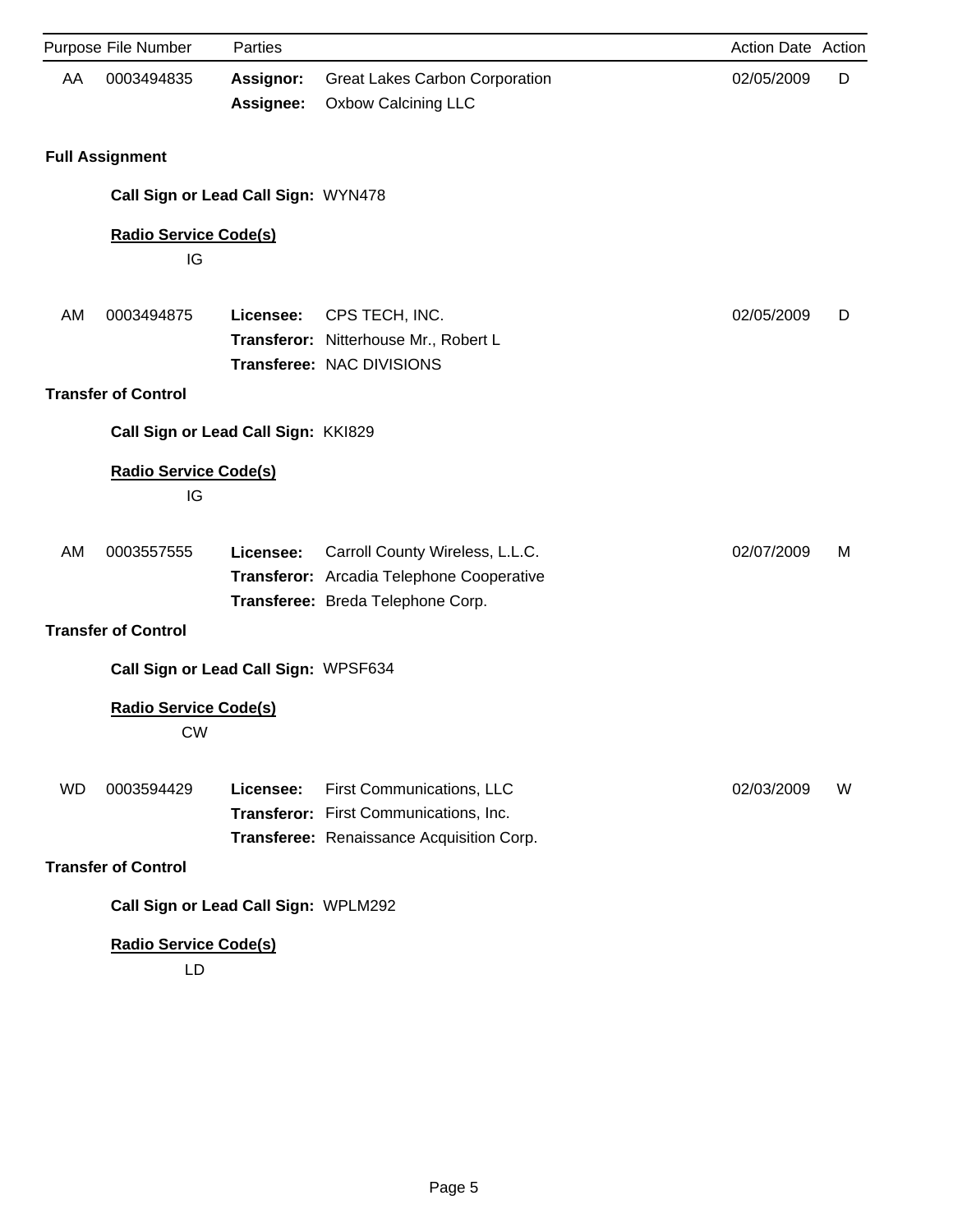|    | Purpose File Number                       | Parties                              |                                                                               | Action Date Action |   |
|----|-------------------------------------------|--------------------------------------|-------------------------------------------------------------------------------|--------------------|---|
| AA | 0003610497                                | <b>Assignor:</b><br>Assignee:        | TRIANGLE COMMUNICATION SYSTEM, INC.<br>Mid-Rivers Telephone Cooperative, Inc. | 02/07/2009         | M |
|    | <b>Partitioning AND/OR Disaggregation</b> |                                      |                                                                               |                    |   |
|    | Call Sign or Lead Call Sign: WPWV486      |                                      |                                                                               |                    |   |
|    | <b>Radio Service Code(s)</b><br>WZ        |                                      |                                                                               |                    |   |
| AA | 0003633411                                | Assignor:<br><b>Assignee:</b>        | SpectrumCo LLC<br>Cox TMI Wireless, LLC                                       | 02/03/2009         | M |
|    | <b>Full Assignment</b>                    |                                      |                                                                               |                    |   |
|    |                                           | Call Sign or Lead Call Sign: WQGA999 |                                                                               |                    |   |
|    | <b>Radio Service Code(s)</b><br>AW        |                                      |                                                                               |                    |   |
| AA | 0003634340                                | Assignor:<br>Assignee:               | SpectrumCo LLC<br>Cox TMI Wireless, LLC                                       | 02/03/2009         | M |
|    | <b>Partitioning AND/OR Disaggregation</b> |                                      |                                                                               |                    |   |
|    | Call Sign or Lead Call Sign: WQGA993      |                                      |                                                                               |                    |   |
|    | <b>Radio Service Code(s)</b><br>AW        |                                      |                                                                               |                    |   |
| AA | 0003639326                                | Assignor:<br>Assignee:               | SpectrumCo LLC<br>Cox TMI Wireless, LLC                                       | 02/03/2009         | М |
|    | <b>Partitioning AND/OR Disaggregation</b> |                                      |                                                                               |                    |   |
|    | Call Sign or Lead Call Sign: WQGB222      |                                      |                                                                               |                    |   |

AW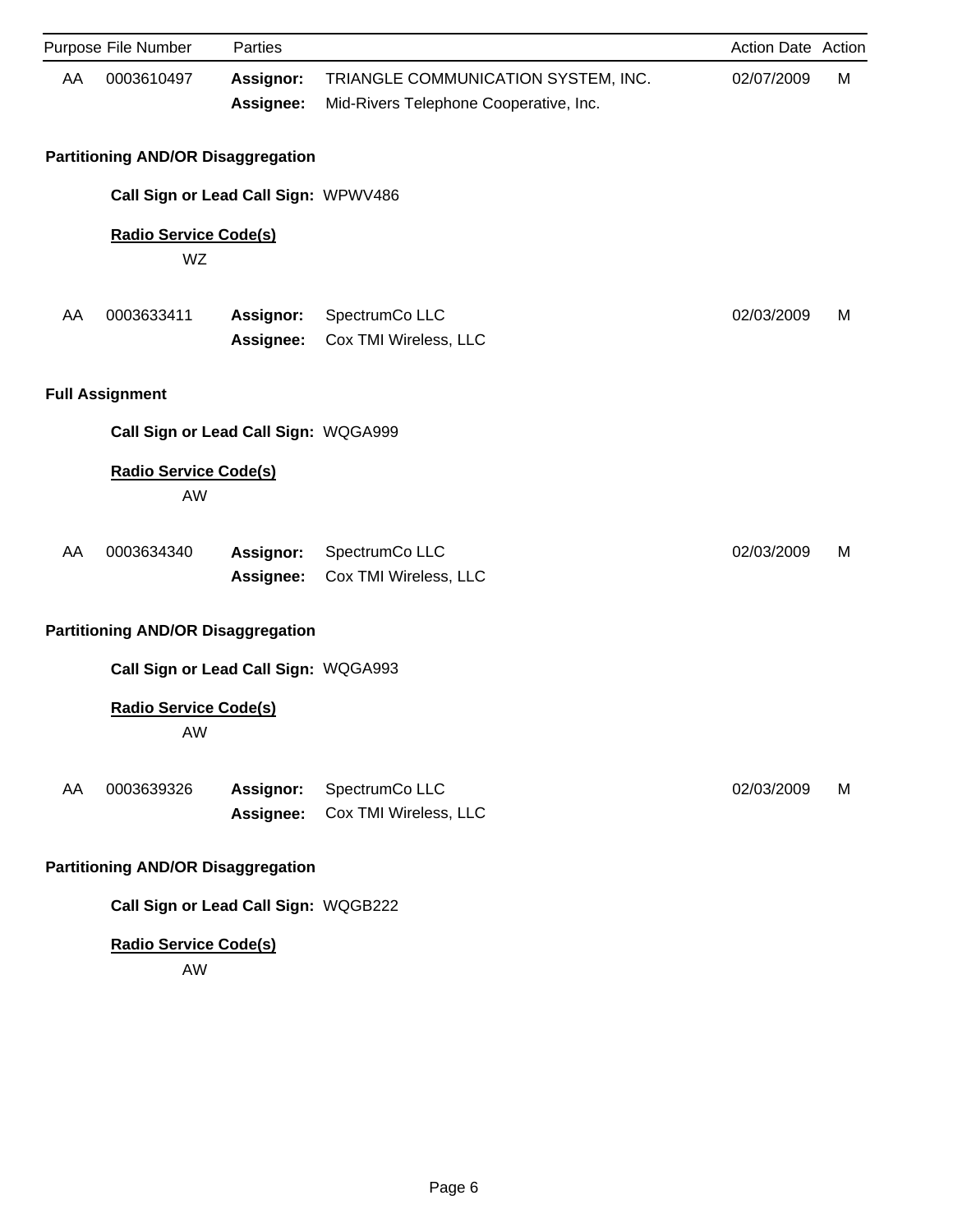|    | Purpose File Number                       | Parties                       |                                                                   | Action Date Action |   |
|----|-------------------------------------------|-------------------------------|-------------------------------------------------------------------|--------------------|---|
| AA | 0003639338                                | <b>Assignor:</b><br>Assignee: | SpectrumCo LLC<br>Cox TMI Wireless, LLC                           | 02/03/2009         | М |
|    | <b>Partitioning AND/OR Disaggregation</b> |                               |                                                                   |                    |   |
|    | Call Sign or Lead Call Sign: WQGB222      |                               |                                                                   |                    |   |
|    | <b>Radio Service Code(s)</b><br>AW        |                               |                                                                   |                    |   |
| AA | 0003646305                                | Assignor:<br><b>Assignee:</b> | CWC License Holding, Inc.<br>Corr Wireless Communications, L.L.C. | 02/06/2009         | M |
|    | <b>Full Assignment</b>                    |                               |                                                                   |                    |   |
|    | Call Sign or Lead Call Sign: WPZL286      |                               |                                                                   |                    |   |
|    | <b>Radio Service Code(s)</b><br>WZ        |                               |                                                                   |                    |   |
| AA | 0003649403                                | Assignor:<br><b>Assignee:</b> | Secco Of Palmer, Inc.<br>Van Pool Transportation, LLC             | 02/07/2009         | D |
|    | <b>Full Assignment</b>                    |                               |                                                                   |                    |   |
|    | Call Sign or Lead Call Sign: WPYJ841      |                               |                                                                   |                    |   |
|    | <b>Radio Service Code(s)</b><br>IG        |                               |                                                                   |                    |   |
| AM | 0003660023                                | <b>Assignor:</b><br>Assignee: | CHEVRON PIPELINE COMPANY<br>CHEVRON USA INC                       | 02/03/2009         | M |
|    | <b>Full Assignment</b>                    |                               |                                                                   |                    |   |

**Call Sign or Lead Call Sign:** WQIA382

# **Radio Service Code(s)**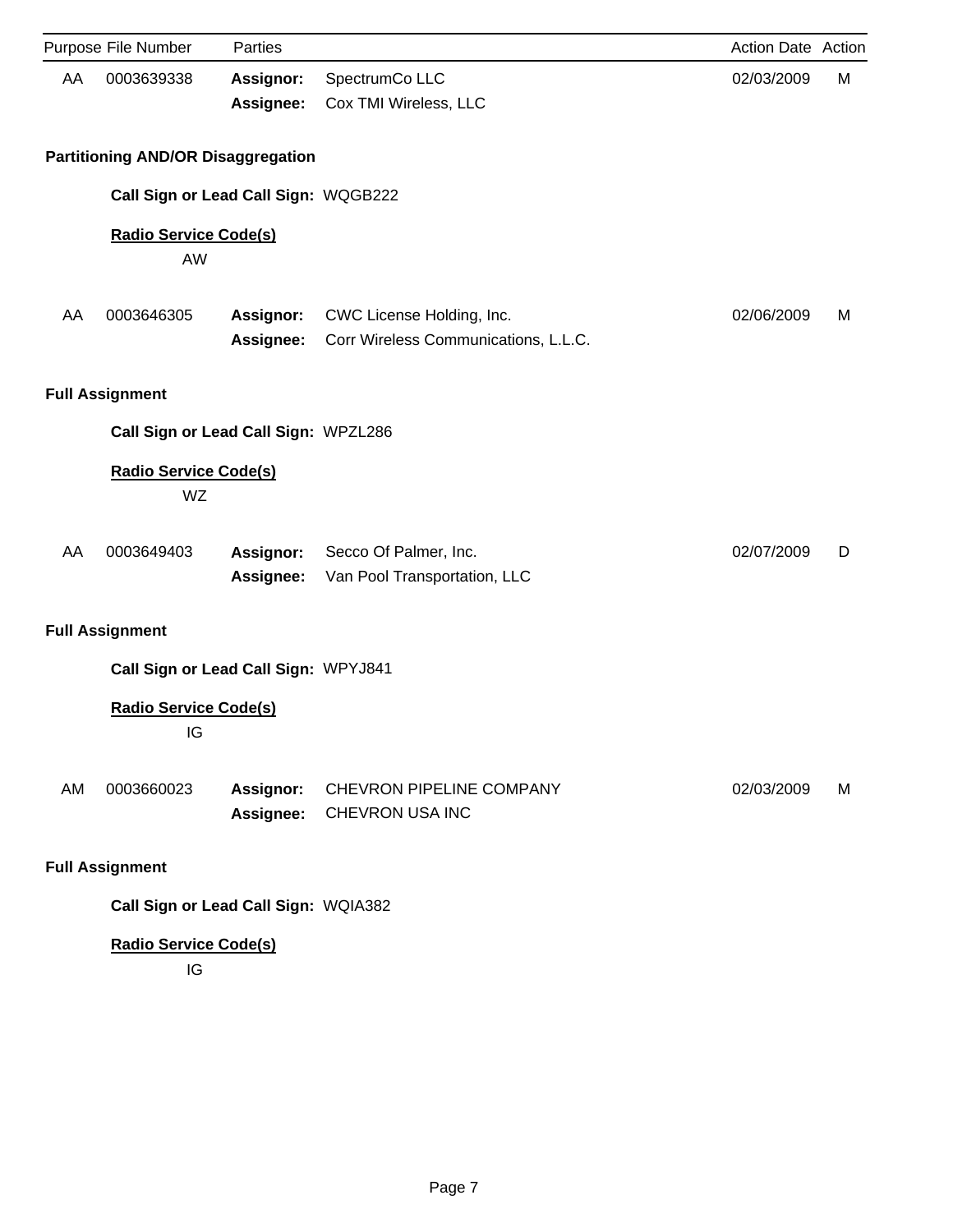|    | Purpose File Number                       | Parties                |                                                                           | Action Date Action |   |
|----|-------------------------------------------|------------------------|---------------------------------------------------------------------------|--------------------|---|
| AA | 0003664759                                | Assignor:<br>Assignee: | Bresnan Communications, Inc.<br>Bresnan Communications, LLC               | 02/06/2009         | M |
|    | <b>Full Assignment</b>                    |                        |                                                                           |                    |   |
|    | Call Sign or Lead Call Sign: WQJQ806      |                        |                                                                           |                    |   |
|    | <b>Radio Service Code(s)</b><br><b>WY</b> |                        |                                                                           |                    |   |
| AM | 0003665901                                | Assignor:<br>Assignee: | Walton Electric Membership Corporation<br>Nextel License Holdings 1, Inc. | 02/05/2009         | C |
|    | <b>Partial Assignment</b>                 |                        |                                                                           |                    |   |
|    | Call Sign or Lead Call Sign: WPFD679      |                        |                                                                           |                    |   |
|    | <b>Radio Service Code(s)</b><br>GJ        |                        |                                                                           |                    |   |
| AA | 0003672201                                | Assignor:<br>Assignee: | <b>Broadcast Sports Corp</b><br>Broadcast Sports Inc.                     | 02/03/2009         | M |
|    | <b>Full Assignment</b>                    |                        |                                                                           |                    |   |
|    | Call Sign or Lead Call Sign: WPEE538      |                        |                                                                           |                    |   |
|    | <b>Radio Service Code(s)</b><br>СT<br>IG  |                        |                                                                           |                    |   |
|    |                                           |                        |                                                                           |                    |   |
| AA | 0003672781                                | Assignor:<br>Assignee: | MCGREEN, JOHN R<br>Wickham, Carolyn M                                     | 02/07/2009         | М |
|    | <b>Full Assignment</b>                    |                        |                                                                           |                    |   |
|    | Call Sign or Lead Call Sign: KNKL668      |                        |                                                                           |                    |   |
|    | <b>Radio Service Code(s)</b><br>CD        |                        |                                                                           |                    |   |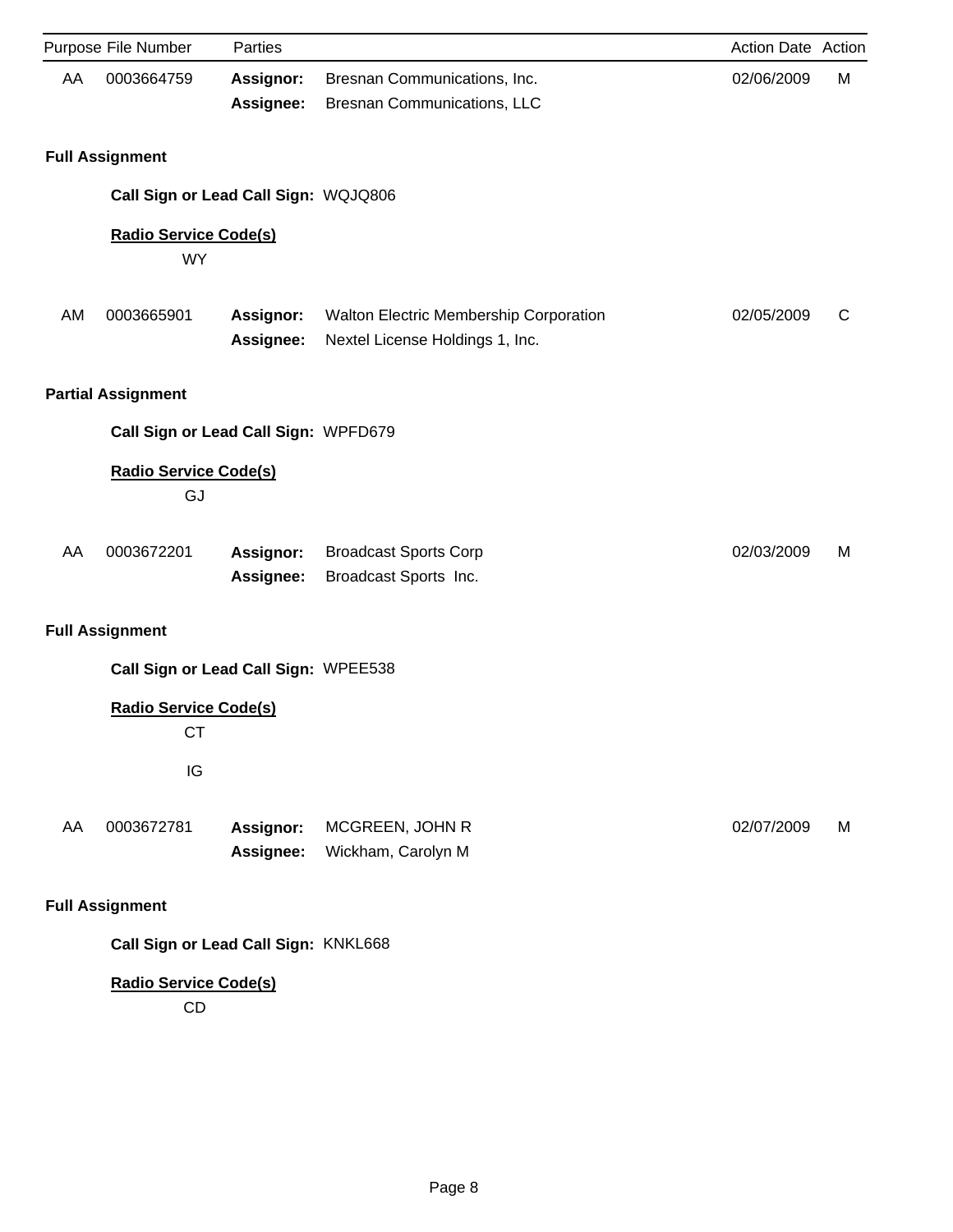|           | Purpose File Number                  | Parties                            |                                                                                                                                          | Action Date Action |   |
|-----------|--------------------------------------|------------------------------------|------------------------------------------------------------------------------------------------------------------------------------------|--------------------|---|
| <b>TC</b> | 0003679121                           | Licensee:<br>Transferor: AT&T Inc. | New Cingular Wireless PCS, LLC<br>Transferee: BellSouth Mobile Systems, Inc.                                                             | 02/03/2009         | М |
|           | <b>Transfer of Control</b>           |                                    |                                                                                                                                          |                    |   |
|           | Call Sign or Lead Call Sign: WPXW233 |                                    |                                                                                                                                          |                    |   |
|           | <b>Radio Service Code(s)</b><br>IG   |                                    |                                                                                                                                          |                    |   |
|           | YG                                   |                                    |                                                                                                                                          |                    |   |
| <b>TC</b> | 0003682610                           | Licensee:                          | Calvert Cliffs Nuclear Power Plant, Inc.<br>Transferor: Constellation Energy Group, Inc.<br>Transferee: Constellation Energy Group, Inc. | 02/05/2009         | C |
|           | <b>Transfer of Control</b>           |                                    |                                                                                                                                          |                    |   |
|           | Call Sign or Lead Call Sign: KN5392  |                                    |                                                                                                                                          |                    |   |
|           | <b>Radio Service Code(s)</b>         |                                    |                                                                                                                                          |                    |   |
|           | AF<br>IG                             |                                    |                                                                                                                                          |                    |   |
|           | MG                                   |                                    |                                                                                                                                          |                    |   |
|           | YO                                   |                                    |                                                                                                                                          |                    |   |
|           |                                      |                                    |                                                                                                                                          |                    |   |
| TC        | 0003682611                           | Licensee:                          | Nine Mile Point Nuclear Station, LLC<br>Transferor: Constellation Energy Group, Inc.<br>Transferee: Constellation Energy Group, Inc.     | 02/05/2009         | C |
|           | <b>Transfer of Control</b>           |                                    |                                                                                                                                          |                    |   |
|           | Call Sign or Lead Call Sign: WNTL902 |                                    |                                                                                                                                          |                    |   |
|           | <b>Radio Service Code(s)</b><br>IG   |                                    |                                                                                                                                          |                    |   |
|           | MG                                   |                                    |                                                                                                                                          |                    |   |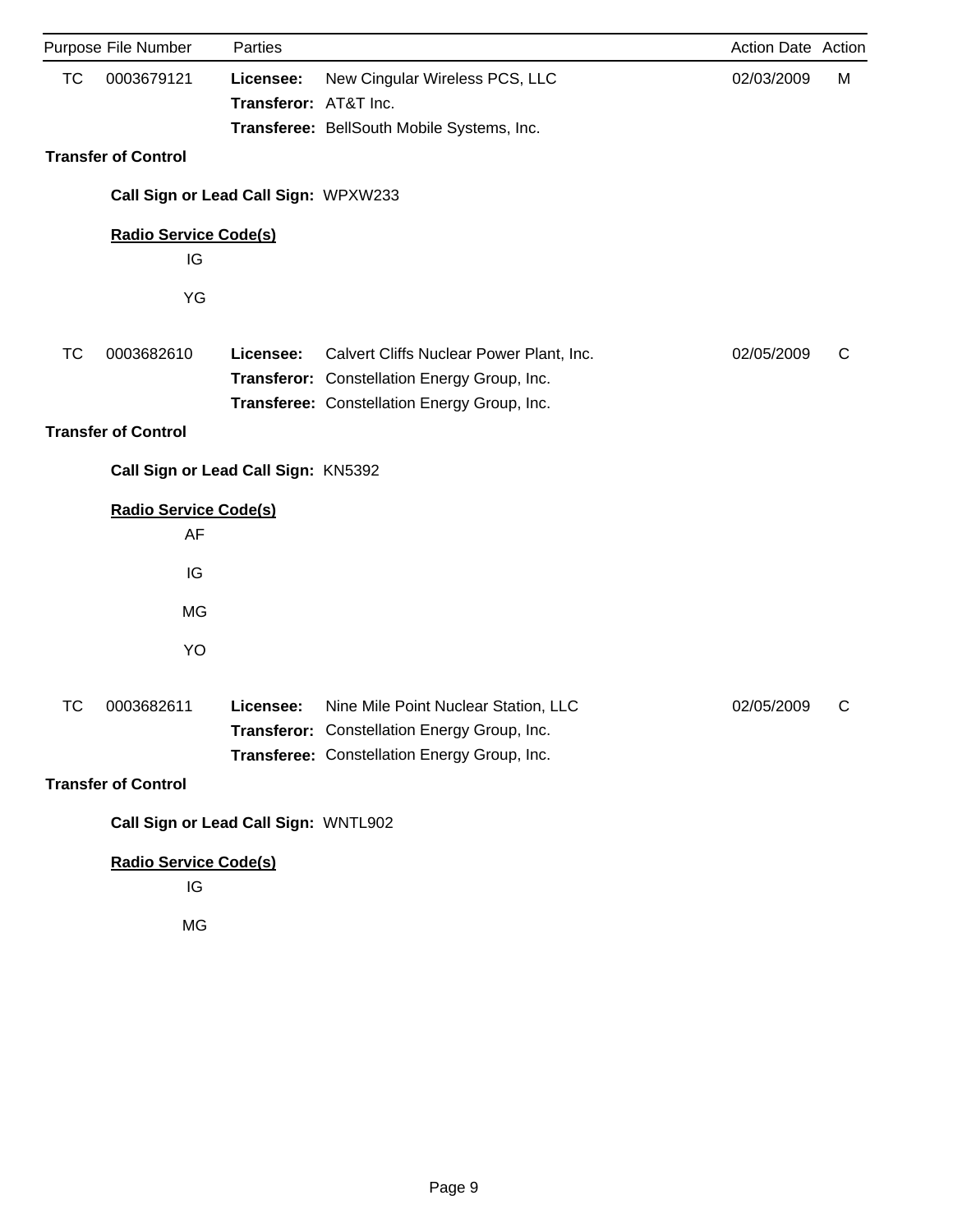|    | Purpose File Number                       | Parties                              |                                                                           | Action Date Action |   |
|----|-------------------------------------------|--------------------------------------|---------------------------------------------------------------------------|--------------------|---|
| AA | 0003689595                                | Assignor:<br>Assignee:               | Wholesale Radio Rental, Inc.<br>Total Safety U.S., Inc.                   | 02/03/2009         | M |
|    | <b>Full Assignment</b>                    |                                      |                                                                           |                    |   |
|    | Call Sign or Lead Call Sign: WQBG345      |                                      |                                                                           |                    |   |
|    | <b>Radio Service Code(s)</b><br>IG        |                                      |                                                                           |                    |   |
| AA | 0003691068                                | <b>Assignor:</b><br><b>Assignee:</b> | SUNSTONE HOTEL INVESTORS<br>Crowne Plaza Grand Rapids                     | 02/04/2009         | Ζ |
|    | <b>Full Assignment</b>                    |                                      |                                                                           |                    |   |
|    | Call Sign or Lead Call Sign: KSN384       |                                      |                                                                           |                    |   |
|    | <b>Radio Service Code(s)</b><br>IG        |                                      |                                                                           |                    |   |
| AA | 0003692093                                | Assignor:<br>Assignee:               | Wireless Communications Venture, LLC<br>Communications Alternatives, Inc. | 02/06/2009         | M |
|    | <b>Partitioning AND/OR Disaggregation</b> |                                      |                                                                           |                    |   |
|    | Call Sign or Lead Call Sign: WQIZ647      |                                      |                                                                           |                    |   |
|    | <b>Radio Service Code(s)</b><br>WY        |                                      |                                                                           |                    |   |
| AA | 0003694162                                | Assignor:<br>Assignee:               | Tuscarora Communications, LLC<br>MetroPCS AWS, LLC                        | 02/05/2009         | Z |
|    | <b>Full Assignment</b>                    |                                      |                                                                           |                    |   |
|    | Call Sign or Lead Call Sign: WQCS392      |                                      |                                                                           |                    |   |

CW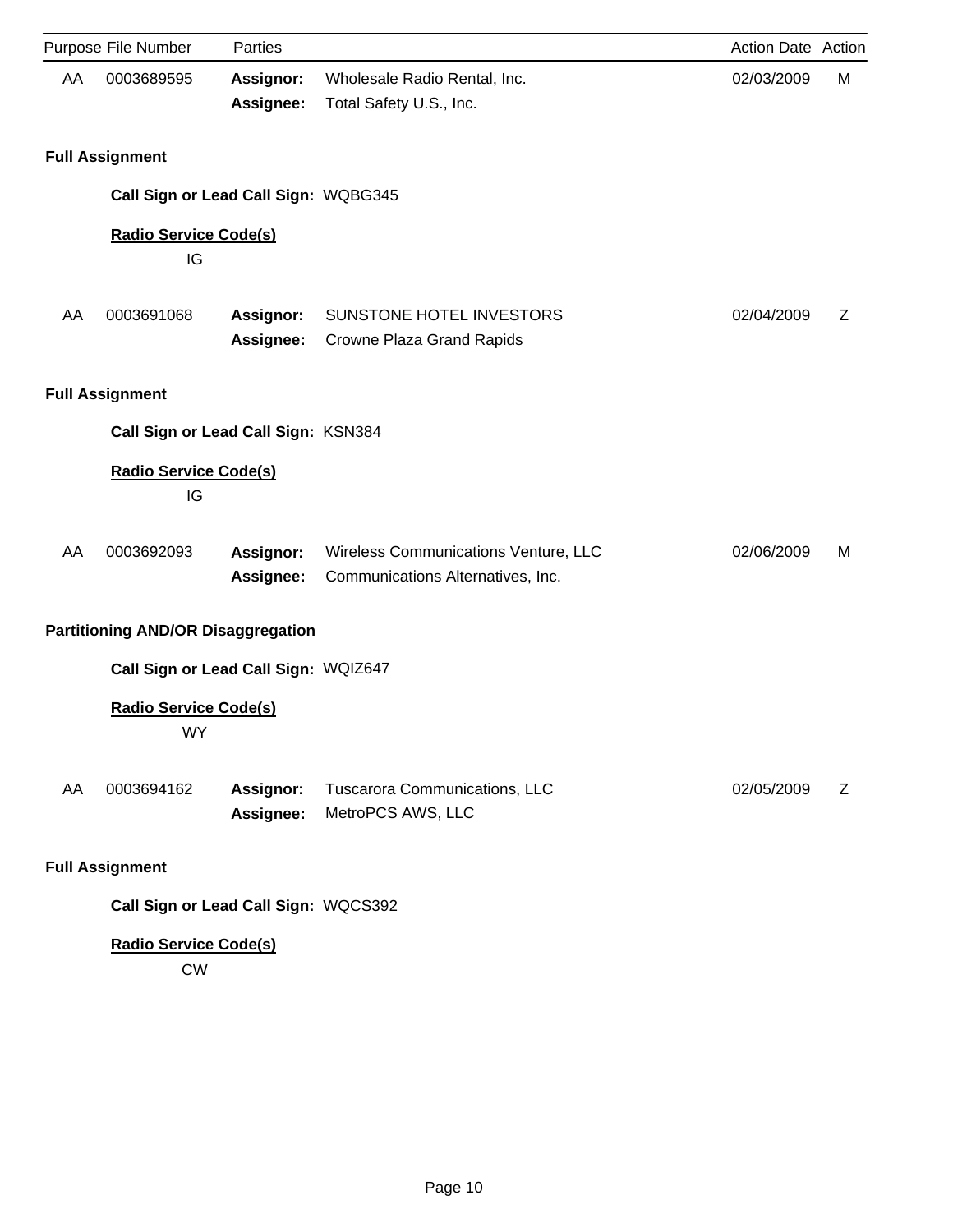|           | Purpose File Number                       | Parties                              |                                                                                         | Action Date Action |   |
|-----------|-------------------------------------------|--------------------------------------|-----------------------------------------------------------------------------------------|--------------------|---|
| <b>TC</b> | 0003694252                                | Licensee:                            | Alert Holdings Group<br>Transferor: Bean, Robert<br>Transferee: Spring Rock Capital LLC | 02/06/2009         | М |
|           | <b>Transfer of Control</b>                |                                      |                                                                                         |                    |   |
|           |                                           | Call Sign or Lead Call Sign: WQFY221 |                                                                                         |                    |   |
|           | <b>Radio Service Code(s)</b><br>IG        |                                      |                                                                                         |                    |   |
| AA        | 0003694576                                | <b>Assignor:</b><br><b>Assignee:</b> | Northstar Technology, LLC<br>Bellevue Wireless, LLC                                     | 02/05/2009         | Z |
|           | <b>Full Assignment</b>                    |                                      |                                                                                         |                    |   |
|           |                                           | Call Sign or Lead Call Sign: KNLH637 |                                                                                         |                    |   |
|           | <b>Radio Service Code(s)</b><br><b>CW</b> |                                      |                                                                                         |                    |   |
| AA        | 0003694886                                | <b>Assignor:</b><br>Assignee:        | Convey Communications, Inc.<br>Convey Communications, Inc., Debtor-in-Possession        | 02/05/2009         | Ζ |
|           | <b>Full Assignment</b>                    |                                      |                                                                                         |                    |   |
|           |                                           | Call Sign or Lead Call Sign: KNLH752 |                                                                                         |                    |   |
|           | <b>Radio Service Code(s)</b><br><b>CW</b> |                                      |                                                                                         |                    |   |
| AA        | 0003695067                                | Assignor:<br>Assignee:               | E & A MACHENS<br><b>3D MACHENS FARMS LLC</b>                                            | 02/05/2009         | М |
|           | <b>Full Assignment</b>                    |                                      |                                                                                         |                    |   |
|           |                                           | Call Sign or Lead Call Sign: WRG466  |                                                                                         |                    |   |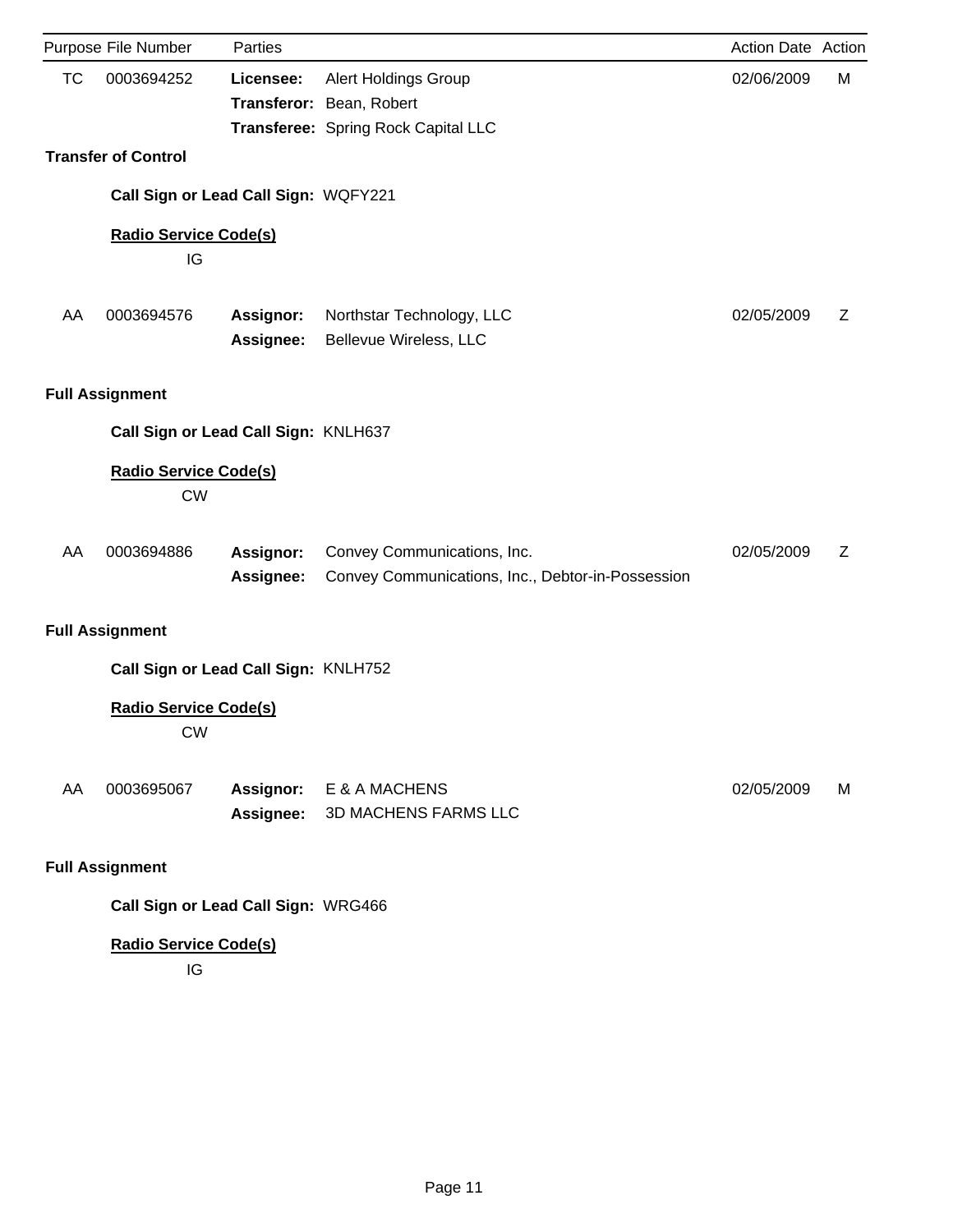|           | Purpose File Number                  | Parties                       |                                                                                                                                                   | Action Date Action |   |
|-----------|--------------------------------------|-------------------------------|---------------------------------------------------------------------------------------------------------------------------------------------------|--------------------|---|
| AM        | 0003696931                           | <b>Assignor:</b><br>Assignee: | Public Service Company of New Mexico<br>New Mexico Gas Company Inc.                                                                               | 02/04/2009         | M |
|           | <b>Full Assignment</b>               |                               |                                                                                                                                                   |                    |   |
|           | Call Sign or Lead Call Sign: KET876  |                               |                                                                                                                                                   |                    |   |
|           | <b>Radio Service Code(s)</b><br>GO   |                               |                                                                                                                                                   |                    |   |
|           | IG                                   |                               |                                                                                                                                                   |                    |   |
|           | MG                                   |                               |                                                                                                                                                   |                    |   |
| <b>TC</b> | 0003698258                           | Licensee:                     | Hoag Memorial Hospital Presbyterian<br>Transferor: Irvine Regional Hospital and Medical Center<br>Transferee: Hoag Memorial Hospital Presbyterian | 02/05/2009         | М |
|           | <b>Transfer of Control</b>           |                               |                                                                                                                                                   |                    |   |
|           | Call Sign or Lead Call Sign: WPIV594 |                               |                                                                                                                                                   |                    |   |
|           | <b>Radio Service Code(s)</b><br>IG   |                               |                                                                                                                                                   |                    |   |
| AA        | 0003698682                           | <b>Assignor:</b><br>Assignee: | REPUBLIC SERVICES OF INDIANA<br>EMERGENCY RADIO SERVICE, INC.                                                                                     | 02/04/2009         | Z |
|           | <b>Full Assignment</b>               |                               |                                                                                                                                                   |                    |   |
|           | Call Sign or Lead Call Sign: WPSK586 |                               |                                                                                                                                                   |                    |   |
|           | <b>Radio Service Code(s)</b><br>GI   |                               |                                                                                                                                                   |                    |   |
|           | YI                                   |                               |                                                                                                                                                   |                    |   |
| AA        | 0003700284                           | Assignor:<br>Assignee:        | Four Seagate Associates, Inc.<br>Toledo Office Investment, LLC                                                                                    | 02/03/2009         | M |
|           | <b>Full Assignment</b>               |                               |                                                                                                                                                   |                    |   |
|           | Call Sign or Lead Call Sign: WQBN347 |                               |                                                                                                                                                   |                    |   |
|           | <b>Radio Service Code(s)</b><br>IG   |                               |                                                                                                                                                   |                    |   |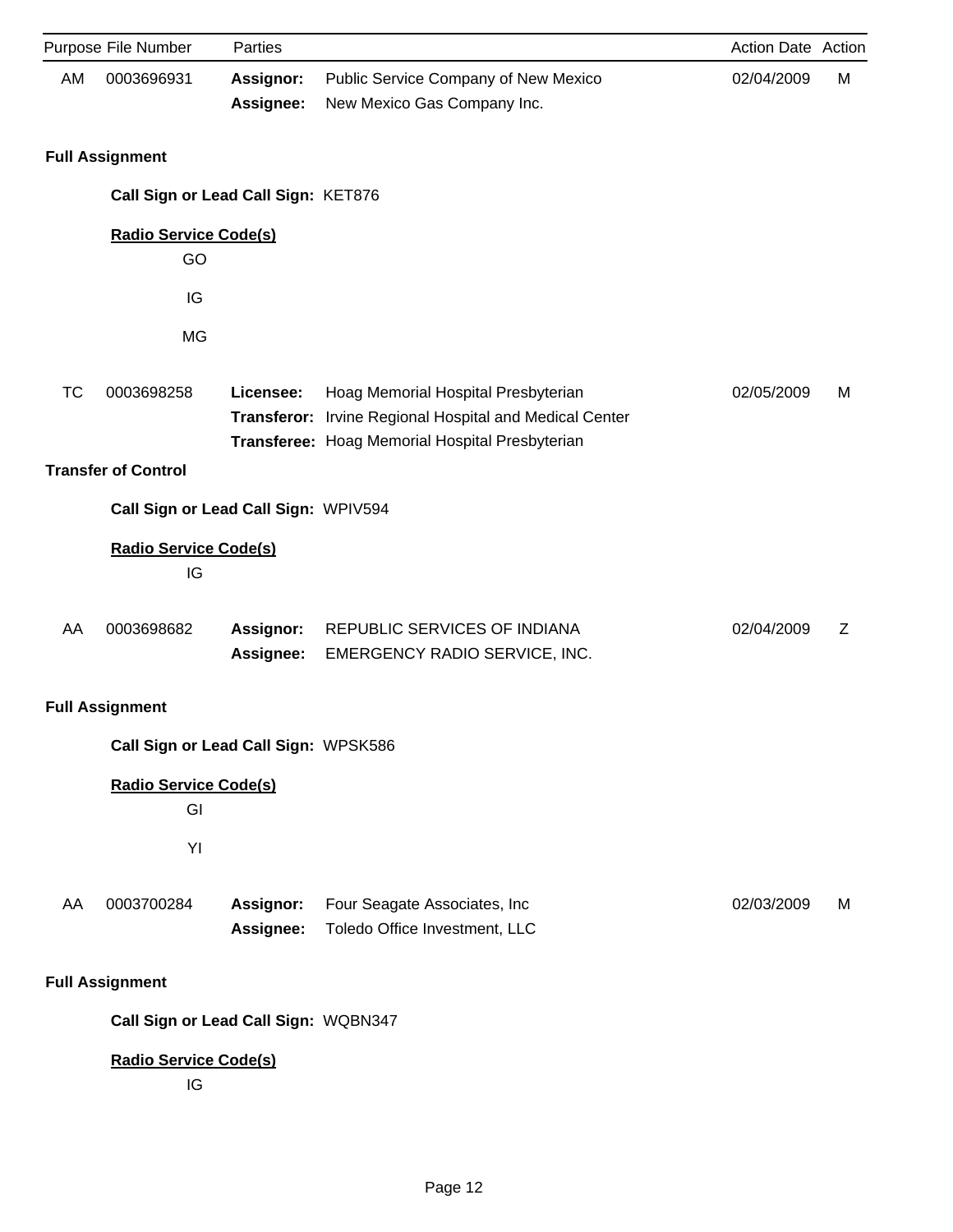|    | Purpose File Number                | Parties                              |                                                                       | Action Date Action |   |
|----|------------------------------------|--------------------------------------|-----------------------------------------------------------------------|--------------------|---|
| AA | 0003701338                         | <b>Assignor:</b><br>Assignee:        | Amstar Ara Denver, LLC<br>Independence Plaza Investment Group         | 02/03/2009         | M |
|    | <b>Full Assignment</b>             |                                      |                                                                       |                    |   |
|    |                                    | Call Sign or Lead Call Sign: WQCP371 |                                                                       |                    |   |
|    | <b>Radio Service Code(s)</b><br>IG |                                      |                                                                       |                    |   |
| AA | 0003701486                         | <b>Assignor:</b><br>Assignee:        | Jones Lang La Salle Americas Inc<br>United Steelworkers Building Fund | 02/03/2009         | M |
|    | <b>Full Assignment</b>             |                                      |                                                                       |                    |   |
|    |                                    | Call Sign or Lead Call Sign: WPRU807 |                                                                       |                    |   |
|    | <b>Radio Service Code(s)</b><br>IG |                                      |                                                                       |                    |   |
| AA | 0003706862                         | Assignor:<br>Assignee:               | <b>United Building Centers</b><br>Probuild                            | 02/03/2009         | м |
|    | <b>Full Assignment</b>             |                                      |                                                                       |                    |   |
|    |                                    | Call Sign or Lead Call Sign: WQAV589 |                                                                       |                    |   |
|    | <b>Radio Service Code(s)</b><br>IG |                                      |                                                                       |                    |   |
| AA | 0003706878                         | <b>Assignor:</b><br>Assignee:        | Norms Utility Contractor Inc<br>Knife River                           | 02/03/2009         | M |
|    | <b>Full Assignment</b>             |                                      |                                                                       |                    |   |
|    |                                    | Call Sign or Lead Call Sign: KNFG919 |                                                                       |                    |   |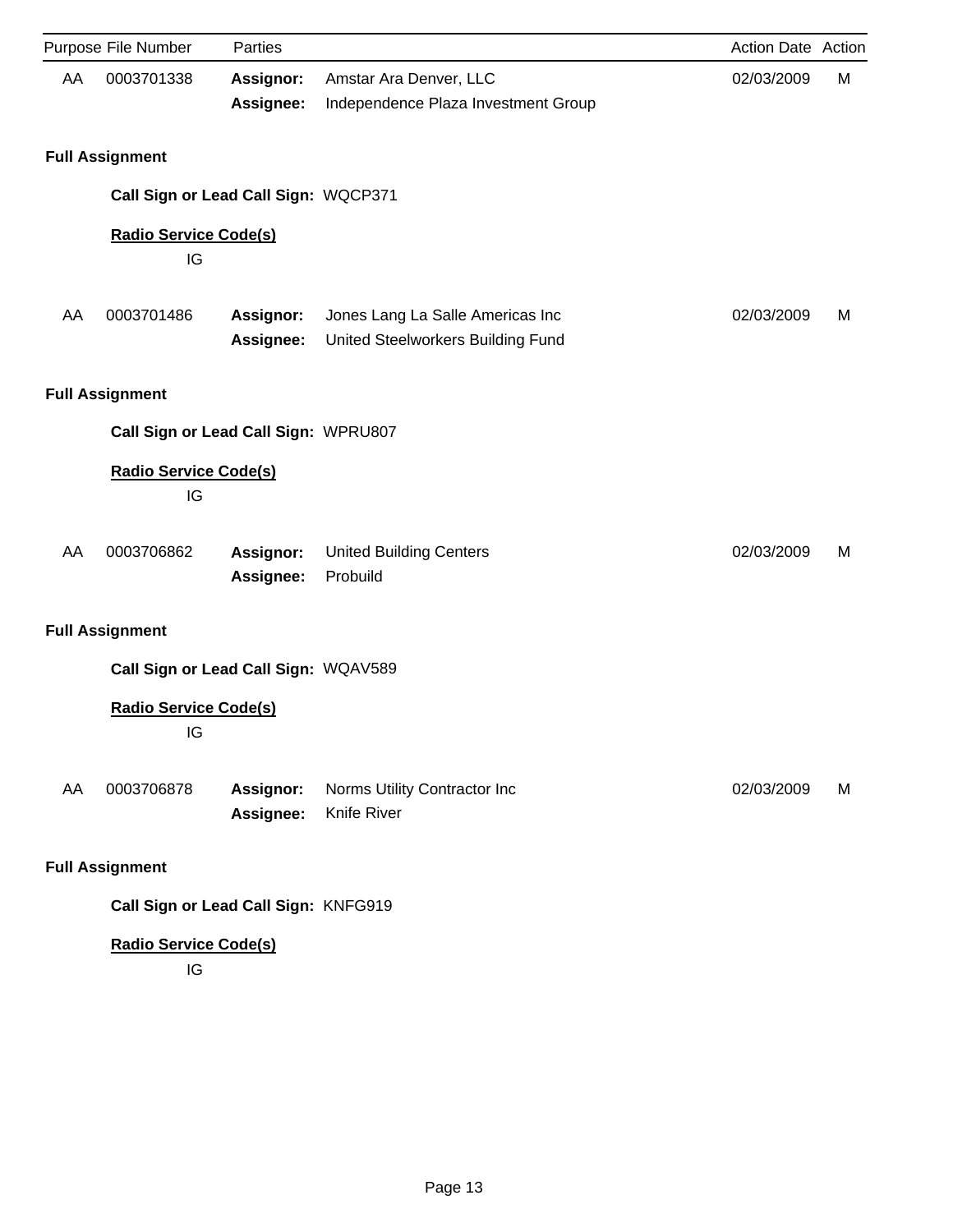|           | Purpose File Number                       | Parties                       |                                                                                                                                                                   | Action Date Action |   |
|-----------|-------------------------------------------|-------------------------------|-------------------------------------------------------------------------------------------------------------------------------------------------------------------|--------------------|---|
| AA        | 0003707190                                | Assignor:<br>Assignee:        | Public Service Company of New Mexico<br>New Mexico Gas Company Inc.                                                                                               | 02/05/2009         | М |
|           | <b>Full Assignment</b>                    |                               |                                                                                                                                                                   |                    |   |
|           | Call Sign or Lead Call Sign: KC6440       |                               |                                                                                                                                                                   |                    |   |
|           | <b>Radio Service Code(s)</b><br>IG        |                               |                                                                                                                                                                   |                    |   |
| AA        | 0003707243                                | <b>Assignor:</b><br>Assignee: | Wireless Communications Venture, LLC<br>Central Stearns Comsis, Inc.                                                                                              | 02/06/2009         | C |
|           | <b>Partitioning AND/OR Disaggregation</b> |                               |                                                                                                                                                                   |                    |   |
|           | Call Sign or Lead Call Sign: WQIZ647      |                               |                                                                                                                                                                   |                    |   |
|           | <b>Radio Service Code(s)</b><br><b>WY</b> |                               |                                                                                                                                                                   |                    |   |
| <b>TC</b> | 0003707942                                | Licensee:                     | National Healthcare of Cleveland, Inc.<br>Transferor: National Healthcare of Cleveland, Inc.<br>Transferee: Cleveland Hospital Company, LLC d/b/a SkyRidge Medica | 02/05/2009         | м |
|           | <b>Transfer of Control</b>                |                               |                                                                                                                                                                   |                    |   |
|           | Call Sign or Lead Call Sign: WQCF323      |                               |                                                                                                                                                                   |                    |   |
|           | <b>Radio Service Code(s)</b><br>IG        |                               |                                                                                                                                                                   |                    |   |
| AA        | 0003708831                                | Assignor:<br>Assignee:        | Marion Oil Company Inc<br>Cason Companies Inc                                                                                                                     | 02/03/2009         | М |
|           | <b>Full Assignment</b>                    |                               |                                                                                                                                                                   |                    |   |
|           | Call Sign or Lead Call Sign: KIL429       |                               |                                                                                                                                                                   |                    |   |
|           | <b>Radio Service Code(s)</b>              |                               |                                                                                                                                                                   |                    |   |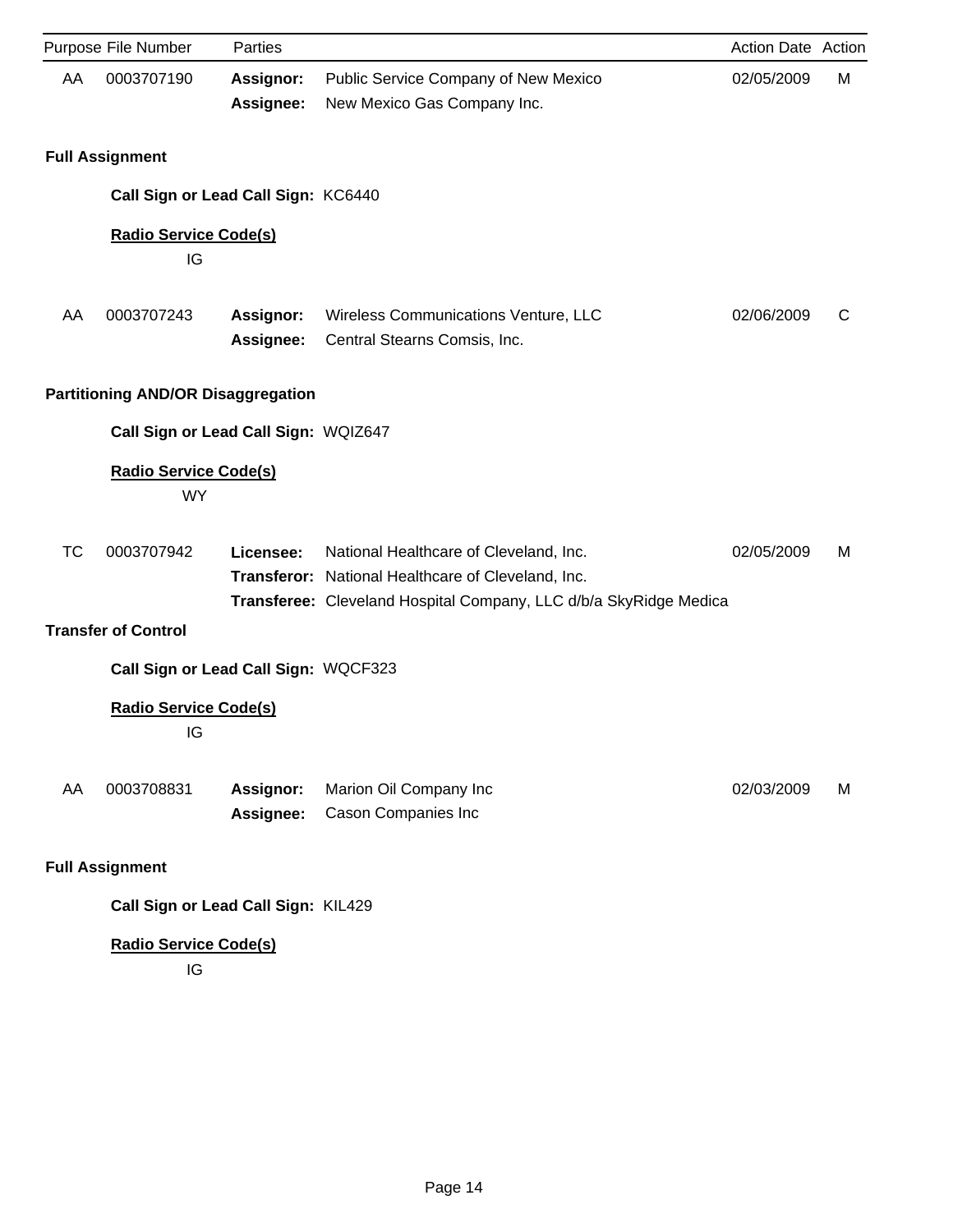|    | Purpose File Number                  | Parties                       |                                                                      | Action Date Action |   |
|----|--------------------------------------|-------------------------------|----------------------------------------------------------------------|--------------------|---|
| AA | 0003708833                           | <b>Assignor:</b><br>Assignee: | <b>Wiford Custom Farming</b><br><b>Atterholt Farms</b>               | 02/03/2009         | М |
|    | <b>Full Assignment</b>               |                               |                                                                      |                    |   |
|    | Call Sign or Lead Call Sign: WQN869  |                               |                                                                      |                    |   |
|    | <b>Radio Service Code(s)</b><br>IG   |                               |                                                                      |                    |   |
| AA | 0003708842                           | Assignor:<br>Assignee:        | Carolina Air Center Inc<br><b>Signature Flight Support</b>           | 02/05/2009         | м |
|    | <b>Full Assignment</b>               |                               |                                                                      |                    |   |
|    | Call Sign or Lead Call Sign: WNS4    |                               |                                                                      |                    |   |
|    | <b>Radio Service Code(s)</b><br>AF   |                               |                                                                      |                    |   |
| AA | 0003708848                           | Assignor:<br>Assignee:        | Mendoza, Julio<br>Guzman, Carlos                                     | 02/03/2009         | м |
|    | <b>Full Assignment</b>               |                               |                                                                      |                    |   |
|    | Call Sign or Lead Call Sign: WQDF781 |                               |                                                                      |                    |   |
|    | <b>Radio Service Code(s)</b><br>IG   |                               |                                                                      |                    |   |
| AA | 0003710510                           | Assignor:<br>Assignee:        | Constellation Power Source Generation, Inc.<br>EDF Development, Inc. | 02/04/2009         | C |
|    | <b>Full Assignment</b>               |                               |                                                                      |                    |   |

**Call Sign or Lead Call Sign:** KTU506

# **Radio Service Code(s)**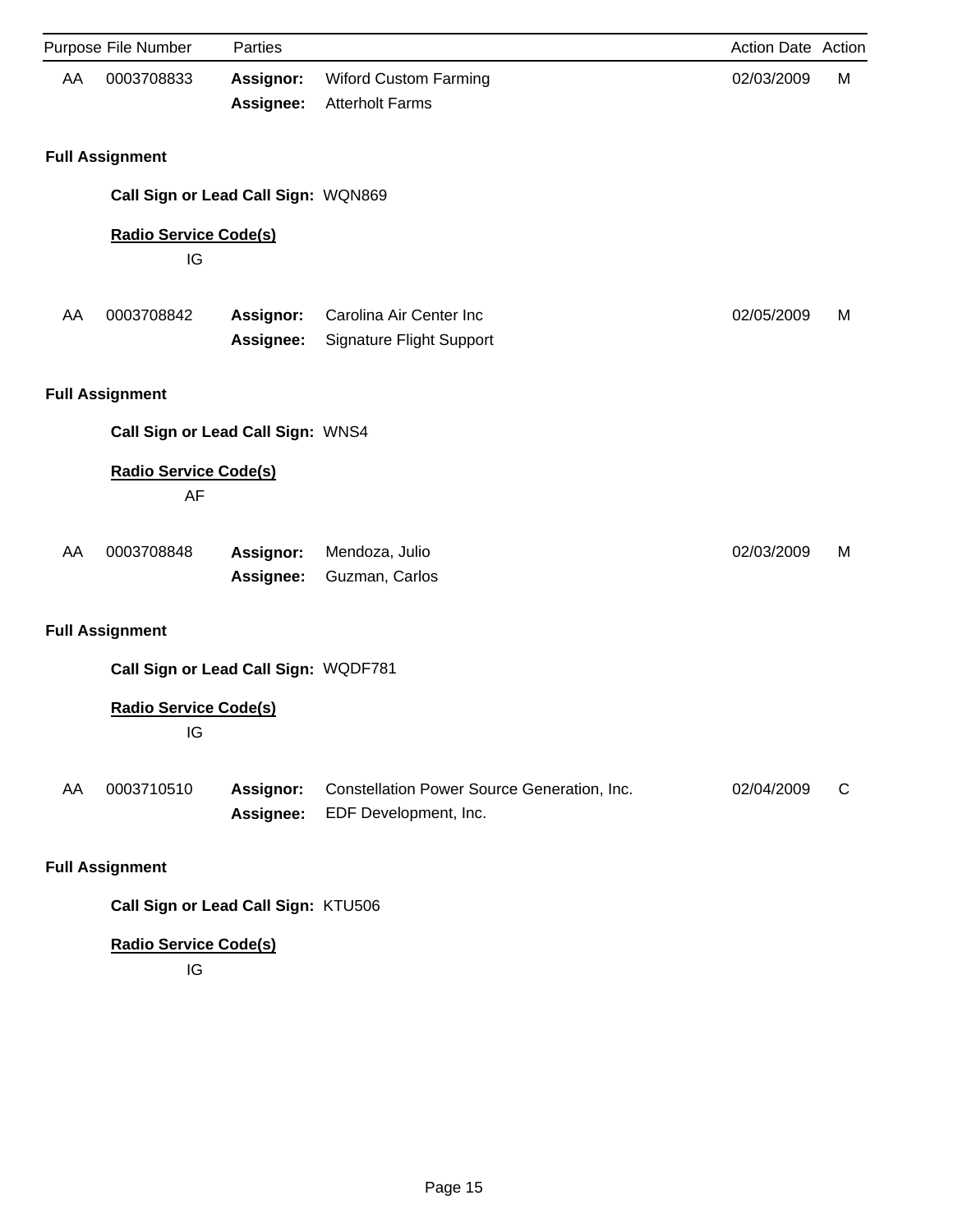|    | Purpose File Number                  | Parties                       |                                                                                   | Action Date Action |   |
|----|--------------------------------------|-------------------------------|-----------------------------------------------------------------------------------|--------------------|---|
| AA | 0003710511                           | <b>Assignor:</b><br>Assignee: | Constellation Power Source Generation, Inc.<br>EDF Development Inc.               | 02/02/2009         | C |
|    | <b>Full Assignment</b>               |                               |                                                                                   |                    |   |
|    | Call Sign or Lead Call Sign: KBC295  |                               |                                                                                   |                    |   |
|    | <b>Radio Service Code(s)</b><br>IG   |                               |                                                                                   |                    |   |
| AA | 0003711950                           | <b>Assignor:</b><br>Assignee: | St. Lukes Hospital<br>St. Lukes - St Vincents Healthcare, Inc d/b/a St. Lukes Hos | 02/07/2009         | C |
|    | <b>Full Assignment</b>               |                               |                                                                                   |                    |   |
|    | Call Sign or Lead Call Sign: WPJM287 |                               |                                                                                   |                    |   |
|    | <b>Radio Service Code(s)</b><br>IG   |                               |                                                                                   |                    |   |
| AA | 0003713075                           | Assignor:<br>Assignee:        | VALEO ELECTRICAL SYSTEMS INC<br><b>DELPHI</b>                                     | 02/06/2009         | м |
|    | <b>Full Assignment</b>               |                               |                                                                                   |                    |   |
|    | Call Sign or Lead Call Sign: WPJW608 |                               |                                                                                   |                    |   |
|    | <b>Radio Service Code(s)</b><br>IG   |                               |                                                                                   |                    |   |
| AA | 0003714646                           | <b>Assignor:</b><br>Assignee: | Public Service Company of New Mexico<br>New Mexico Gas Company Inc.               | 02/06/2009         | М |
|    | <b>Full Assignment</b>               |                               |                                                                                   |                    |   |
|    |                                      |                               |                                                                                   |                    |   |

**Call Sign or Lead Call Sign:** KJE428

# **Radio Service Code(s)**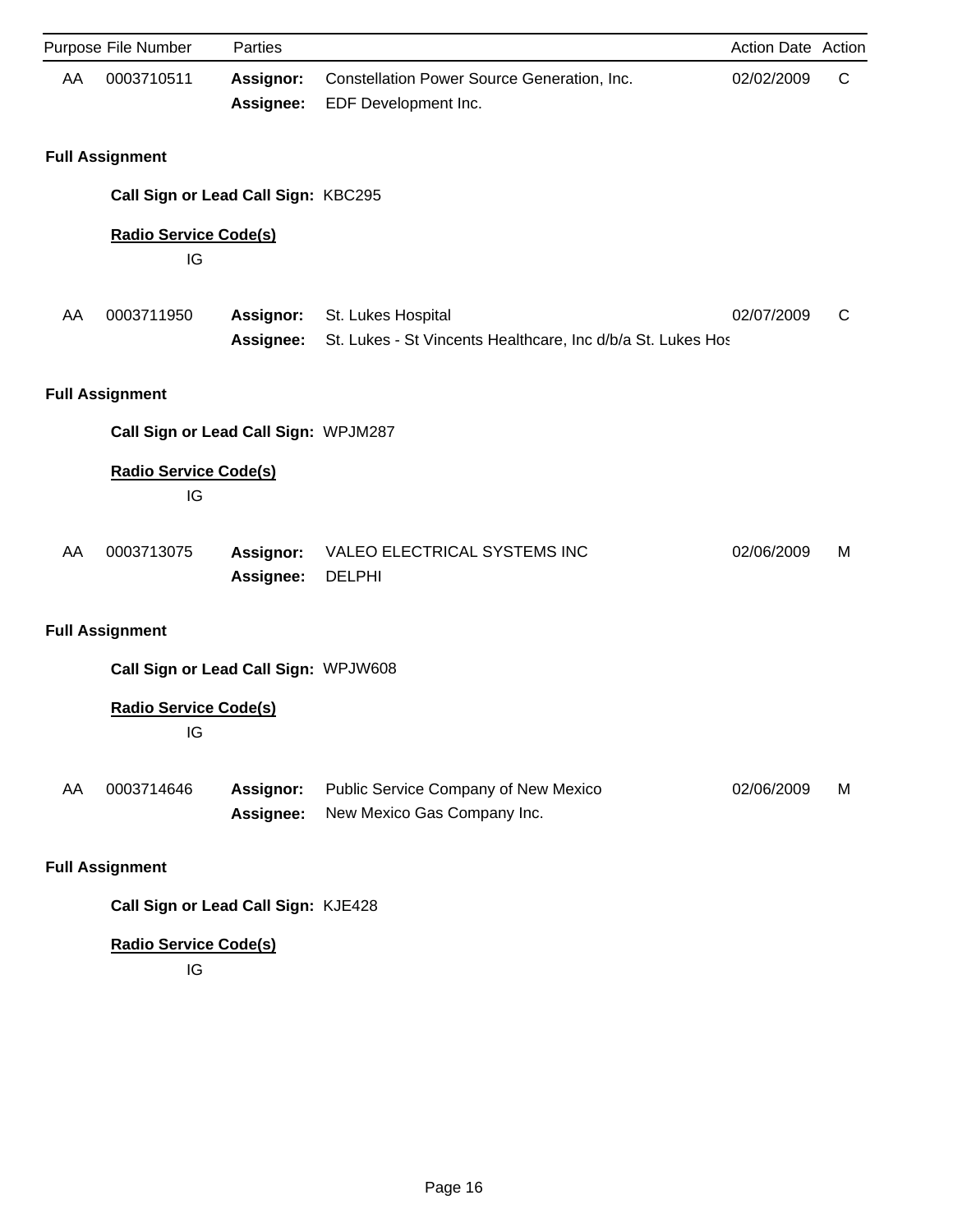|    | Purpose File Number                  | Parties                       |                                                                                                                               | Action Date Action |   |
|----|--------------------------------------|-------------------------------|-------------------------------------------------------------------------------------------------------------------------------|--------------------|---|
| AA | 0003717128                           | <b>Assignor:</b><br>Assignee: | <b>Wickman Farms Inc</b><br>Smith, Javen E                                                                                    | 02/03/2009         | М |
|    | <b>Full Assignment</b>               |                               |                                                                                                                               |                    |   |
|    | Call Sign or Lead Call Sign: WPTF409 |                               |                                                                                                                               |                    |   |
|    | <b>Radio Service Code(s)</b><br>IG   |                               |                                                                                                                               |                    |   |
| TC | 0003718801                           | Licensee:                     | Safe Harbor Water Power Corporation<br>Transferor: Constellation Energy Group, Inc.<br>Transferee: Electricite de France S.A. | 02/04/2009         | C |
|    | <b>Transfer of Control</b>           |                               |                                                                                                                               |                    |   |
|    | Call Sign or Lead Call Sign: WGM954  |                               |                                                                                                                               |                    |   |
|    | <b>Radio Service Code(s)</b><br>IG   |                               |                                                                                                                               |                    |   |
| ТC | 0003718858                           | Licensee:                     | Panther Creek Partners G.P.<br>Transferor: Constellation Energy Group, Inc.<br>Transferee: Electricite de France S.A.         | 02/04/2009         | C |
|    | <b>Transfer of Control</b>           |                               |                                                                                                                               |                    |   |
|    | Call Sign or Lead Call Sign: WNYY234 |                               |                                                                                                                               |                    |   |
|    | <b>Radio Service Code(s)</b><br>IG   |                               |                                                                                                                               |                    |   |
| AA | 0003719165                           | <b>Assignor:</b><br>Assignee: | J R SHORT MILLING COMPANY<br><b>BUNGE MILLING, INC.</b>                                                                       | 02/04/2009         | M |
|    | <b>Full Assignment</b>               |                               |                                                                                                                               |                    |   |
|    | Call Sign or Lead Call Sign: WPMR327 |                               |                                                                                                                               |                    |   |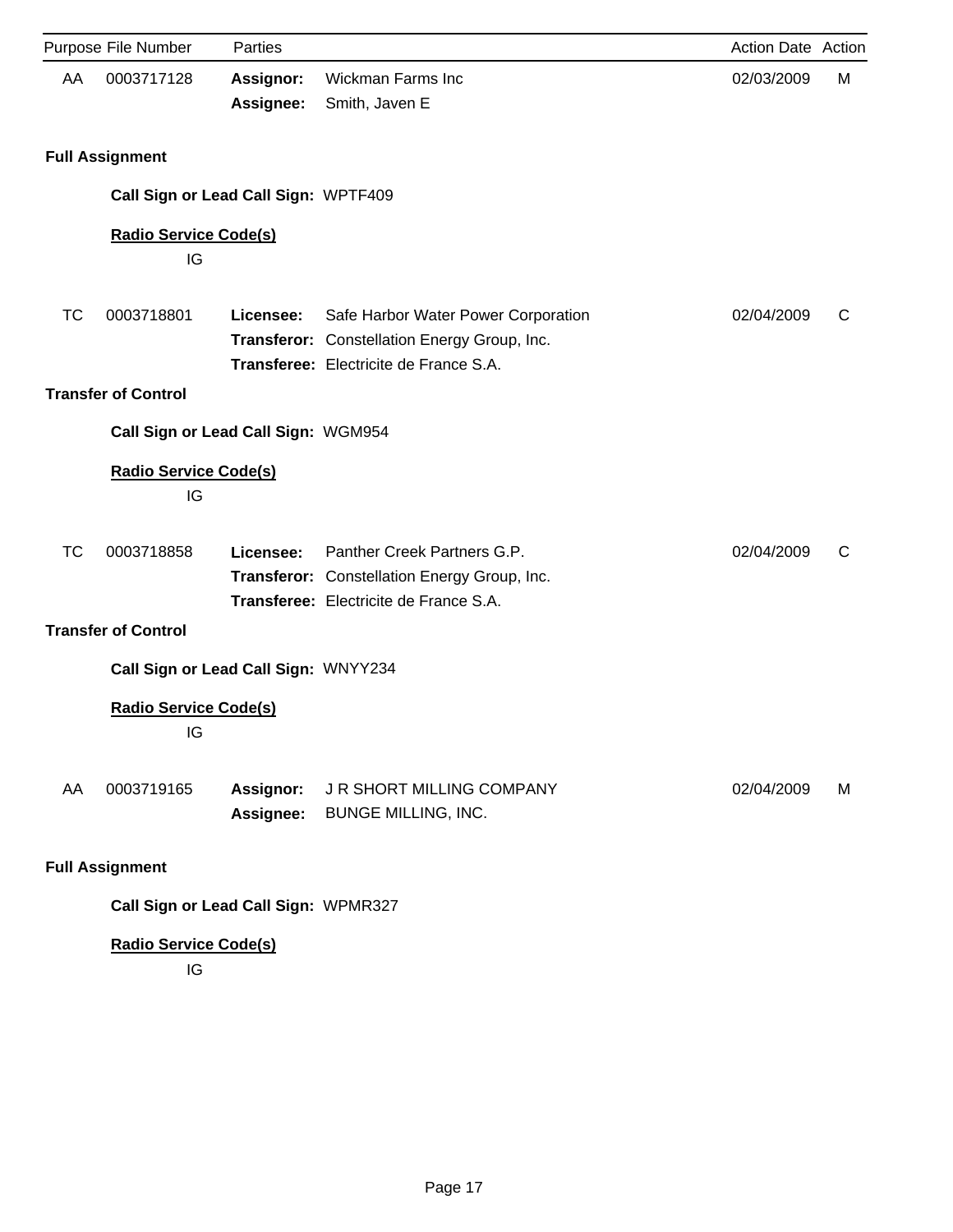|    | Purpose File Number                  | Parties                |                                                                              | Action Date Action |   |
|----|--------------------------------------|------------------------|------------------------------------------------------------------------------|--------------------|---|
| AA | 0003719333                           | Assignor:<br>Assignee: | Georgia-Pacific LLC<br>NORAMPAC Schenectady Inc.                             | 02/04/2009         | C |
|    | <b>Full Assignment</b>               |                        |                                                                              |                    |   |
|    | Call Sign or Lead Call Sign: WNFK242 |                        |                                                                              |                    |   |
|    | <b>Radio Service Code(s)</b><br>IG   |                        |                                                                              |                    |   |
| AA | 0003720278                           | Assignor:<br>Assignee: | <b>WENDY S RESTAURANT 301</b><br>ALLEN PROPERTIES LLC                        | 02/06/2009         | м |
|    | <b>Full Assignment</b>               |                        |                                                                              |                    |   |
|    | Call Sign or Lead Call Sign: WPNY382 |                        |                                                                              |                    |   |
|    | <b>Radio Service Code(s)</b><br>IG   |                        |                                                                              |                    |   |
| AA | 0003720345                           | Assignor:<br>Assignee: | FREDERICK, NORMAN S<br>DERLEY, JAY A                                         | 02/06/2009         | м |
|    | <b>Full Assignment</b>               |                        |                                                                              |                    |   |
|    | Call Sign or Lead Call Sign: WNWA719 |                        |                                                                              |                    |   |
|    | <b>Radio Service Code(s)</b><br>IG   |                        |                                                                              |                    |   |
| AA | 0003720944                           | Assignor:<br>Assignee: | MERIT OCC 19 LIMITED PARTNERSHIP<br>4500 SOUTH 129 EAST EAVENUE HOLDINGS LLC | 02/06/2009         | М |
|    | <b>Full Assignment</b>               |                        |                                                                              |                    |   |
|    | Call Sign or Lead Call Sign: WNPL254 |                        |                                                                              |                    |   |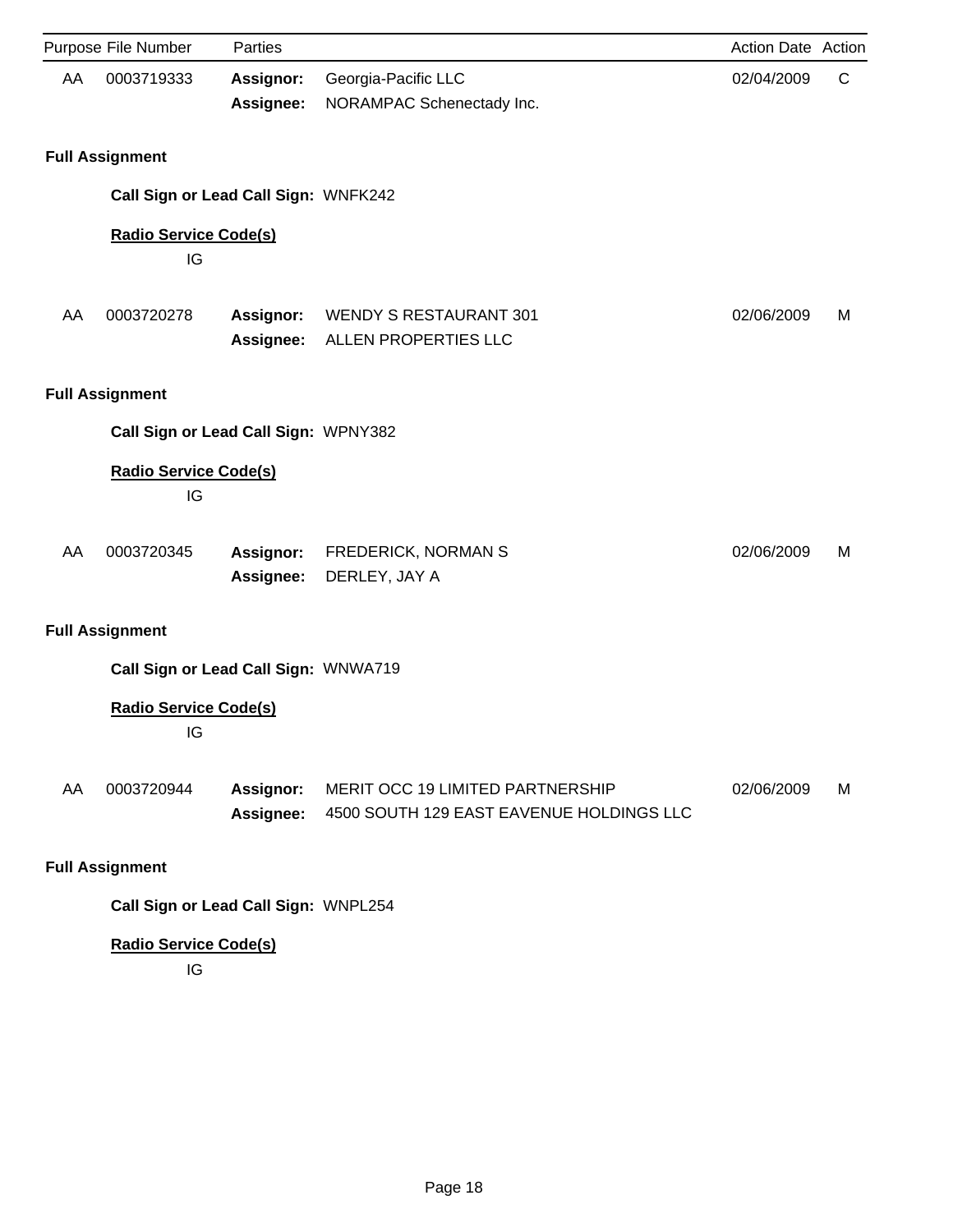|    | Purpose File Number                  | Parties                              |                                                                                 | Action Date Action |   |
|----|--------------------------------------|--------------------------------------|---------------------------------------------------------------------------------|--------------------|---|
| AA | 0003723642                           | <b>Assignor:</b><br>Assignee:        | MID OHIO RESTAURANT MANAGEMENT INC DBA WEN 02/04/2009<br>PRIMARY AIM LLC WENDYS |                    | C |
|    | <b>Full Assignment</b>               |                                      |                                                                                 |                    |   |
|    | Call Sign or Lead Call Sign: WPPA960 |                                      |                                                                                 |                    |   |
|    | <b>Radio Service Code(s)</b><br>IG   |                                      |                                                                                 |                    |   |
| AA | 0003723792                           | <b>Assignor:</b><br><b>Assignee:</b> | HENRY OIL & GAS COMPANY INC<br>NELSON PUTMAN PROPANE COMPANY                    | 02/04/2009         | C |
|    | <b>Full Assignment</b>               |                                      |                                                                                 |                    |   |
|    | Call Sign or Lead Call Sign: WSB633  |                                      |                                                                                 |                    |   |
|    | <b>Radio Service Code(s)</b><br>IG   |                                      |                                                                                 |                    |   |
| AA | 0003724067                           | Assignor:<br>Assignee:               | ROUND LAKE FARMERS CO OP<br>FCA CO OP                                           | 02/04/2009         | C |
|    | <b>Full Assignment</b>               |                                      |                                                                                 |                    |   |
|    | Call Sign or Lead Call Sign: KNIJ455 |                                      |                                                                                 |                    |   |
|    | <b>Radio Service Code(s)</b><br>IG   |                                      |                                                                                 |                    |   |
| AA | 0003726314                           | Assignor:<br>Assignee:               | <b>Schweigart Seed Farms</b><br><b>Gro Alliance LLC</b>                         | 02/04/2009         | C |
|    | <b>Full Assignment</b>               |                                      |                                                                                 |                    |   |
|    | Call Sign or Lead Call Sign: WPQI505 |                                      |                                                                                 |                    |   |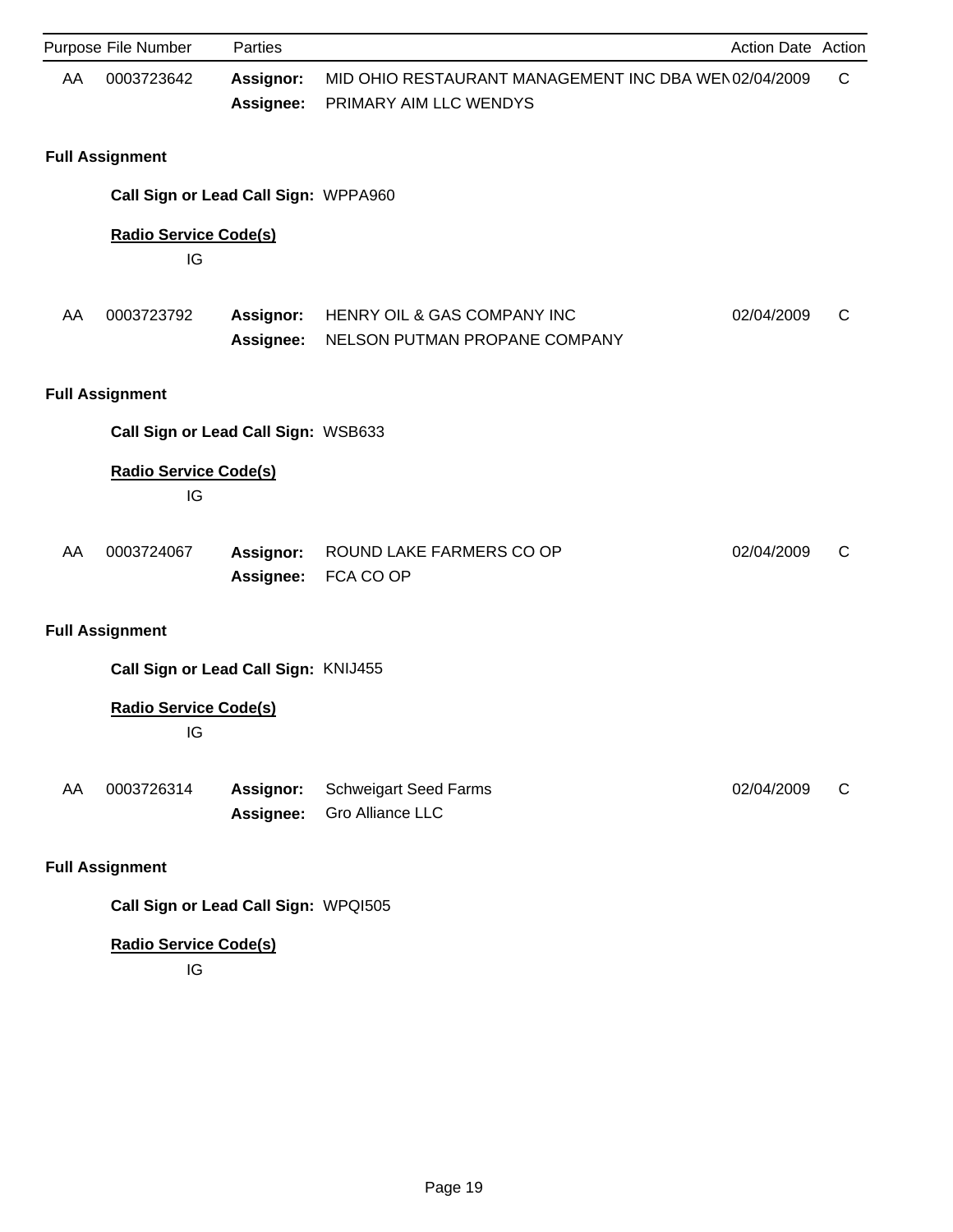|    | Purpose File Number                  | Parties                       |                                                                                          | Action Date Action |   |
|----|--------------------------------------|-------------------------------|------------------------------------------------------------------------------------------|--------------------|---|
| AA | 0003726318                           | <b>Assignor:</b><br>Assignee: | Luverne Supermarket Inc dba Sunshine Foods<br>Luverne Supermarket Inc dba Sunshine Foods | 02/04/2009         | C |
|    | <b>Full Assignment</b>               |                               |                                                                                          |                    |   |
|    | Call Sign or Lead Call Sign: WPIK485 |                               |                                                                                          |                    |   |
|    | <b>Radio Service Code(s)</b><br>IG   |                               |                                                                                          |                    |   |
| AA | 0003726403                           | Assignor:<br>Assignee:        | Satterfield, Lynette F<br>Young, Robert G                                                | 02/05/2009         | C |
|    | <b>Full Assignment</b>               |                               |                                                                                          |                    |   |
|    | Call Sign or Lead Call Sign: WPYY601 |                               |                                                                                          |                    |   |
|    | <b>Radio Service Code(s)</b><br>IG   |                               |                                                                                          |                    |   |
| AA | 0003726708                           | <b>Assignor:</b><br>Assignee: | system communication<br><b>MK Communications</b>                                         | 02/05/2009         | C |
|    | <b>Full Assignment</b>               |                               |                                                                                          |                    |   |
|    | Call Sign or Lead Call Sign: KNAW800 |                               |                                                                                          |                    |   |
|    | <b>Radio Service Code(s)</b><br>IG   |                               |                                                                                          |                    |   |
| AA | 0003727376                           | <b>Assignor:</b><br>Assignee: | COASTAL PETROLEUM DBA ANGLERS MINI MART<br>THE PANTRY INC                                | 02/05/2009         | C |
|    | <b>Full Assignment</b>               |                               |                                                                                          |                    |   |

**Call Sign or Lead Call Sign:** WQBB417

# **Radio Service Code(s)**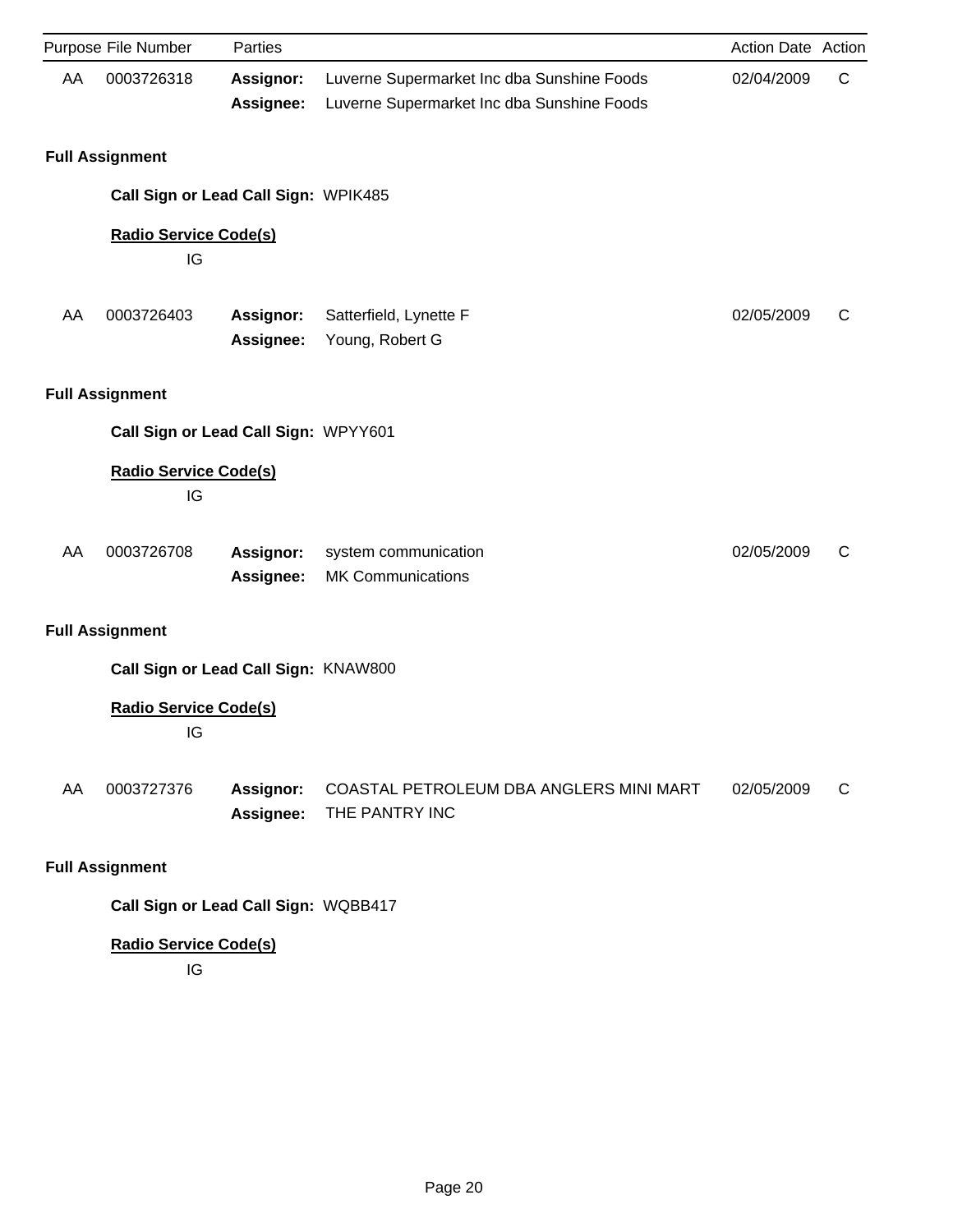|           | Purpose File Number                  | Parties                       |                                                                   | Action Date Action |   |
|-----------|--------------------------------------|-------------------------------|-------------------------------------------------------------------|--------------------|---|
| <b>WD</b> | 0003727595                           | <b>Assignor:</b><br>Assignee: | Colorado Interstate Gas<br><b>Pioneer Natural Resources</b>       | 02/06/2009         | W |
|           | <b>Full Assignment</b>               |                               |                                                                   |                    |   |
|           | Call Sign or Lead Call Sign: WNTP463 |                               |                                                                   |                    |   |
|           | <b>Radio Service Code(s)</b><br>MG   |                               |                                                                   |                    |   |
| AA        | 0003727931                           | Assignor:<br>Assignee:        | YOUNG, DUANE<br>YOUNG FARMS                                       | 02/07/2009         | Q |
|           | <b>Full Assignment</b>               |                               |                                                                   |                    |   |
|           | Call Sign or Lead Call Sign: WRE974  |                               |                                                                   |                    |   |
|           | <b>Radio Service Code(s)</b><br>IG   |                               |                                                                   |                    |   |
| AA        | 0003727934                           | <b>Assignor:</b><br>Assignee: | Deer Creek Music Center<br>Live Nation Worldwide, Inc.            | 02/05/2009         | C |
|           | <b>Full Assignment</b>               |                               |                                                                   |                    |   |
|           | Call Sign or Lead Call Sign: WPLI782 |                               |                                                                   |                    |   |
|           | <b>Radio Service Code(s)</b><br>IG   |                               |                                                                   |                    |   |
| AA        | 0003727938                           | <b>Assignor:</b><br>Assignee: | TRINITY HOSPITAL<br>PATIENTS CHOICE MEDICAL CENTER OF ERIN TN LLC | 02/05/2009         | C |
|           | <b>Full Assignment</b>               |                               |                                                                   |                    |   |

**Call Sign or Lead Call Sign:** KD48248

# **Radio Service Code(s)**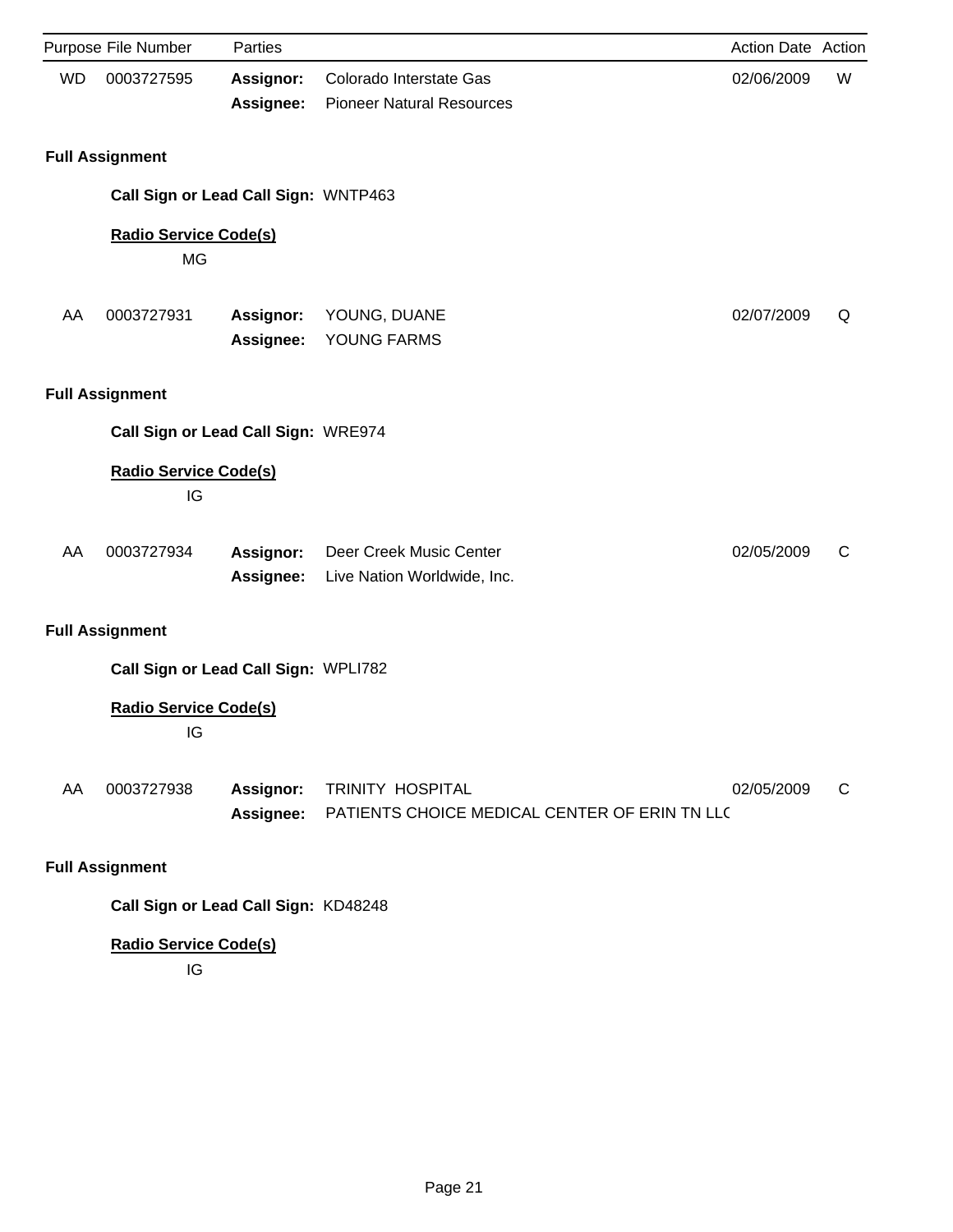|    | Purpose File Number                       | Parties                       |                                                                                                                            | Action Date Action |   |
|----|-------------------------------------------|-------------------------------|----------------------------------------------------------------------------------------------------------------------------|--------------------|---|
| AA | 0003727942                                | <b>Assignor:</b><br>Assignee: | <b>COOLIDGE FERTILIZER</b><br>MEHERRIN AG & CHEMICAL COMPANY                                                               | 02/05/2009         | C |
|    | <b>Full Assignment</b>                    |                               |                                                                                                                            |                    |   |
|    | Call Sign or Lead Call Sign: WKQ774       |                               |                                                                                                                            |                    |   |
|    | <b>Radio Service Code(s)</b><br>IG        |                               |                                                                                                                            |                    |   |
| ТC | 0003728150                                | Licensee:                     | Pittsfield Cellular Telephone Company<br>Transferor: Alltel Communications, LLC<br>Transferee: Boone Jr., Robert E         | 02/06/2009         | Q |
|    | <b>Transfer of Control</b>                |                               |                                                                                                                            |                    |   |
|    | Call Sign or Lead Call Sign: KNKA691      |                               |                                                                                                                            |                    |   |
|    | <b>Radio Service Code(s)</b><br><b>CL</b> |                               |                                                                                                                            |                    |   |
| ТC | 0003728249                                | Licensee:                     | ILLINOIS VALLEY CELLULAR RSA 2-II PARTNERSHIP<br>Transferor: ALLTEL Communications, LLC<br>Transferee: Boone Jr., Robert E | 02/06/2009         | Q |
|    | <b>Transfer of Control</b>                |                               |                                                                                                                            |                    |   |
|    | Call Sign or Lead Call Sign: KNKN582      |                               |                                                                                                                            |                    |   |
|    | <b>Radio Service Code(s)</b><br>CF        |                               |                                                                                                                            |                    |   |
|    | CL                                        |                               |                                                                                                                            |                    |   |
| ТC | 0003728306                                | Licensee:                     | POSDEF Power Company, LP<br>Transferor: ESI California Holdings, Inc.<br>Transferee: DTE Energy Services Inc.              | 02/07/2009         | C |
|    | <b>Transfer of Control</b>                |                               |                                                                                                                            |                    |   |
|    | Call Sign or Lead Call Sign: WPBU326      |                               |                                                                                                                            |                    |   |
|    | <b>Radio Service Code(s)</b><br>IG        |                               |                                                                                                                            |                    |   |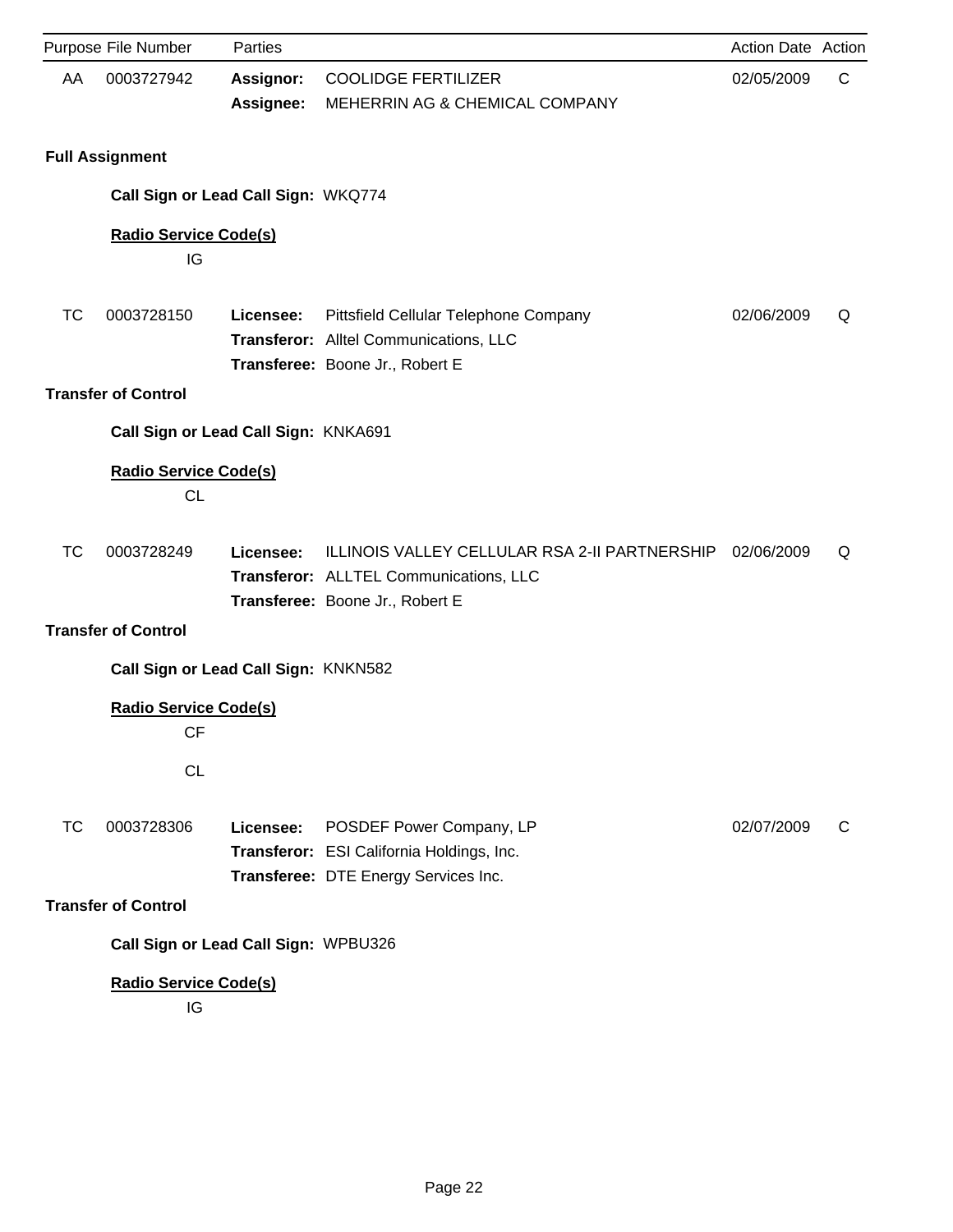|           | Purpose File Number                       | Parties                |                                                                                                                                    | Action Date Action |              |
|-----------|-------------------------------------------|------------------------|------------------------------------------------------------------------------------------------------------------------------------|--------------------|--------------|
| AA        | 0003728608                                | Assignor:              | Atlas Mobilfone Inc                                                                                                                | 02/06/2009         | $\mathsf{C}$ |
|           |                                           | Assignee:              | TTP Licenses, Inc                                                                                                                  |                    |              |
|           | <b>Full Assignment</b>                    |                        |                                                                                                                                    |                    |              |
|           | Call Sign or Lead Call Sign: KTR999       |                        |                                                                                                                                    |                    |              |
|           | <b>Radio Service Code(s)</b><br><b>CD</b> |                        |                                                                                                                                    |                    |              |
| AA        | 0003729043                                | Assignor:<br>Assignee: | TILTON, DON<br><b>FOUR B &amp; T FARMS</b>                                                                                         | 02/06/2009         | C            |
|           | <b>Full Assignment</b>                    |                        |                                                                                                                                    |                    |              |
|           | Call Sign or Lead Call Sign: WPOZ943      |                        |                                                                                                                                    |                    |              |
|           | <b>Radio Service Code(s)</b><br>IG        |                        |                                                                                                                                    |                    |              |
| <b>TC</b> | 0003729046                                | Licensee:              | NORTHWEST MISSOURI CELLULAR LIMITED PARTNEI02/06/2009<br>Transferor: Alltel Communications, LLC<br>Transferee: Boone Jr., Robert E |                    | Q            |
|           | <b>Transfer of Control</b>                |                        |                                                                                                                                    |                    |              |
|           | Call Sign or Lead Call Sign: KNKN816      |                        |                                                                                                                                    |                    |              |
|           | <b>Radio Service Code(s)</b><br>AW        |                        |                                                                                                                                    |                    |              |
|           | <b>CL</b>                                 |                        |                                                                                                                                    |                    |              |

## *De Facto***Transfer Lease Applications and Spectrum Manager Lease Notifications Action**

|    | Purpose File Number | Parties   |                                   | <b>Action Date Action</b> |  |
|----|---------------------|-----------|-----------------------------------|---------------------------|--|
| LN | 0003565578          | Licensee: | The School Board of Lee County    | 02/04/2009                |  |
|    |                     | Lessee:   | Nextel Spectrum Acquisition Corp. |                           |  |

## **De Facto Transfer Lease**

**Call Sign or Lead Call Sign:** WBE805

## **Radio Service Code(s)**

ED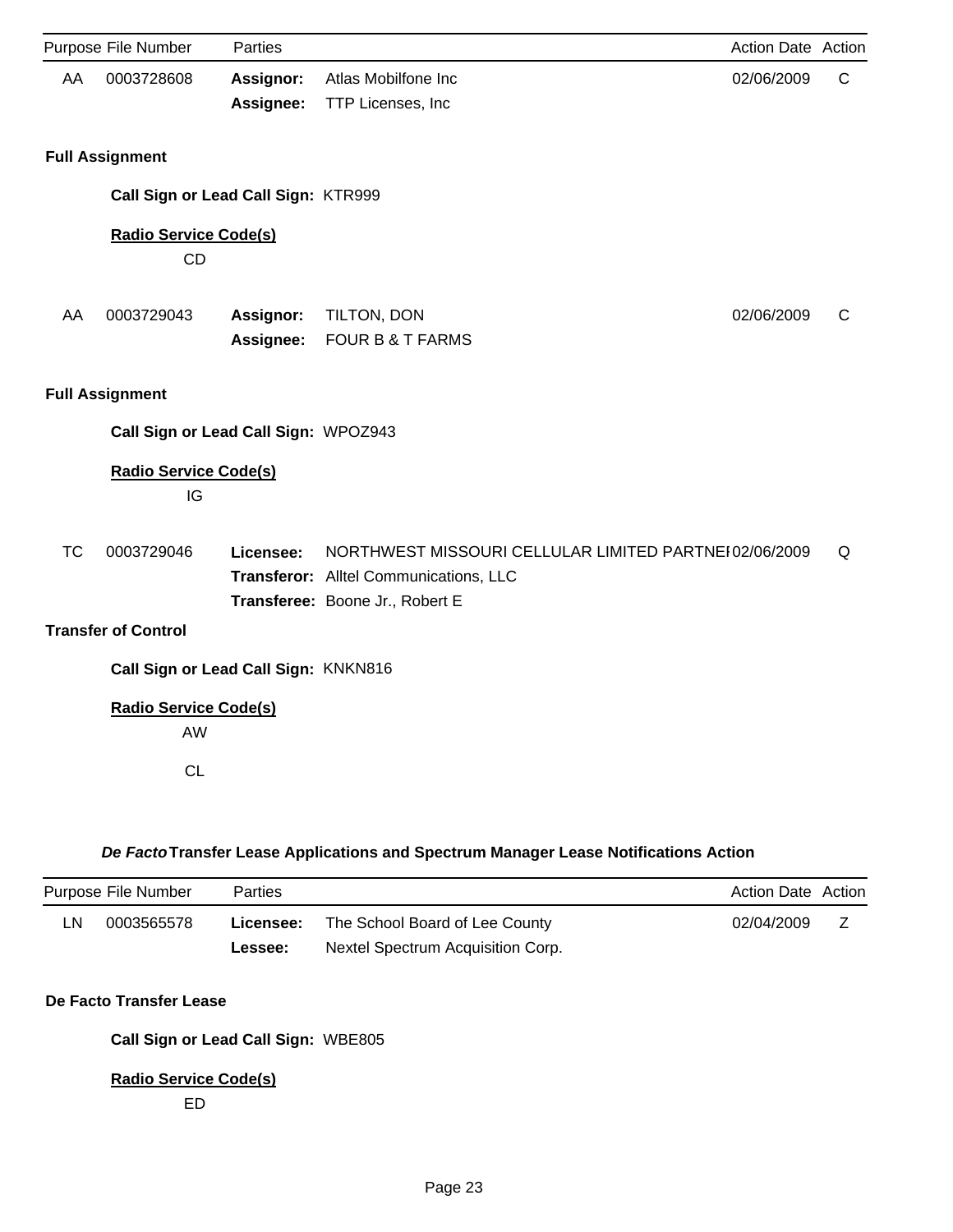|           | Purpose File Number                       | Parties              |                                                                       | <b>Action Date Action</b> |   |
|-----------|-------------------------------------------|----------------------|-----------------------------------------------------------------------|---------------------------|---|
| <b>WD</b> | 0003619074                                | Licensee:<br>Lessee: | WirelessCo., L.P.<br>SunCom Wireless Company, LLC                     | 02/05/2009                | W |
|           | <b>Spectrum Manager Lease</b>             |                      |                                                                       |                           |   |
|           | Call Sign or Lead Call Sign: WQJJ966      |                      |                                                                       |                           |   |
|           | <b>Radio Service Code(s)</b><br><b>CW</b> |                      |                                                                       |                           |   |
| <b>WD</b> | 0003724404                                | Licensee:<br>Lessee: | NRTC, LLC<br>Northeast Utilities Service Company                      | 02/04/2009                | W |
|           | <b>Spectrum Manager Lease</b>             |                      |                                                                       |                           |   |
|           | Call Sign or Lead Call Sign: WPCU518      |                      |                                                                       |                           |   |
|           | <b>Radio Service Code(s)</b><br><b>NC</b> |                      |                                                                       |                           |   |
| LN        | 0003725294                                | Licensee:<br>Lessee: | Cox TMI Wireless, LLC<br><b>QUALCOMM Incorporated</b>                 | 02/04/2009                | G |
|           | De Facto Transfer Lease                   |                      |                                                                       |                           |   |
|           | Call Sign or Lead Call Sign: WQGB223      |                      |                                                                       |                           |   |
|           | <b>Radio Service Code(s)</b><br>AW        |                      |                                                                       |                           |   |
| LC        | 0003726368                                | Licensee:<br>Lessee: | American Telecasting Development, LLC<br>Fixed Wireless Holdings, LLC | 02/04/2009                | G |
|           | De Facto Transfer Lease                   |                      |                                                                       |                           |   |
|           | Call Sign or Lead Call Sign: L000000149   |                      |                                                                       |                           |   |
|           | <b>Radio Service Code(s)</b><br><b>BR</b> |                      |                                                                       |                           |   |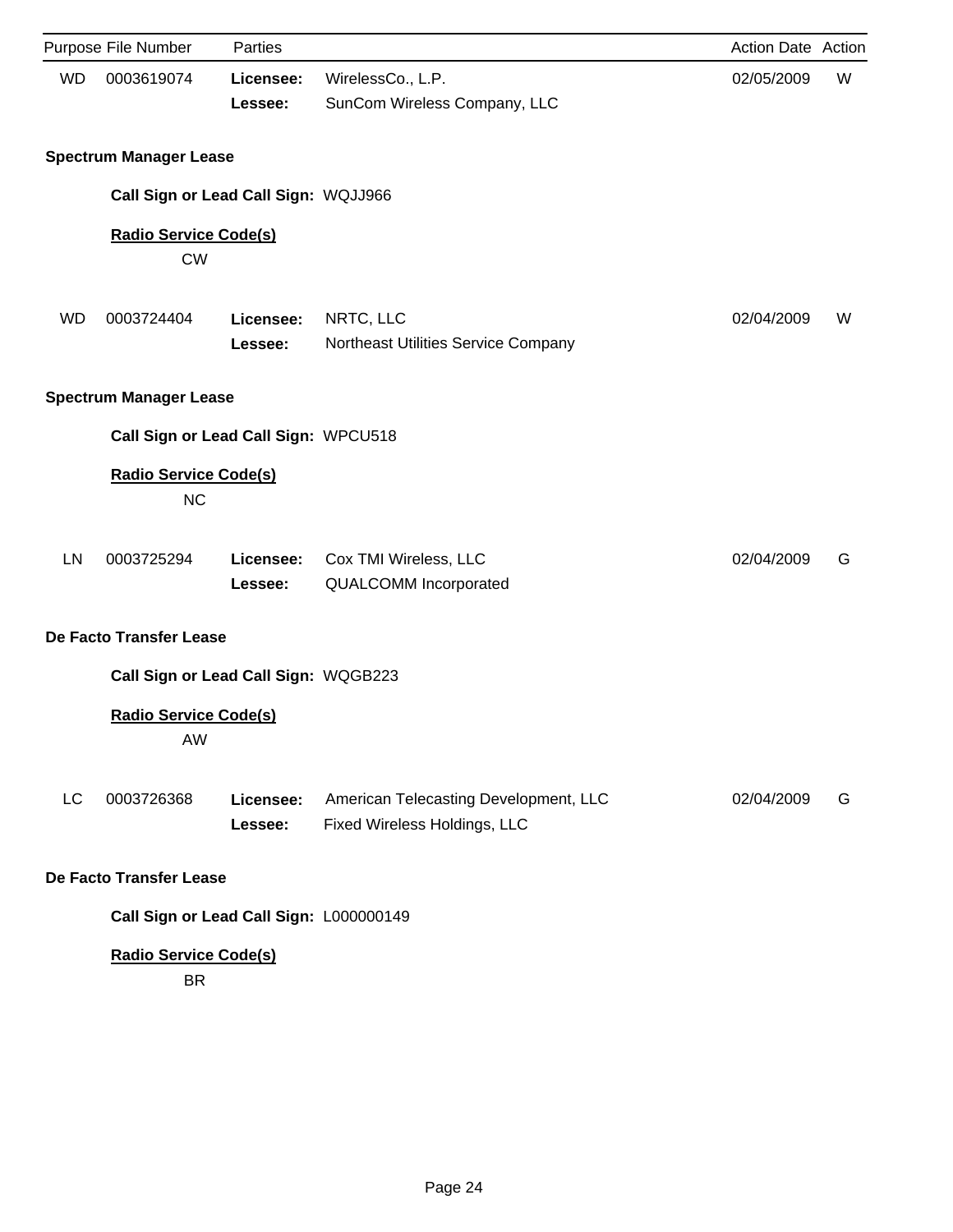|                         | Purpose File Number                       | Parties              |                                                                           | Action Date Action |   |  |  |
|-------------------------|-------------------------------------------|----------------------|---------------------------------------------------------------------------|--------------------|---|--|--|
| LC                      | 0003726384                                | Licensee:<br>Lessee: | American Telecasting of Minnesota, LLC<br>Fixed Wireless Holdings, LLC    | 02/04/2009         | G |  |  |
|                         | De Facto Transfer Lease                   |                      |                                                                           |                    |   |  |  |
|                         | Call Sign or Lead Call Sign: L000000133   |                      |                                                                           |                    |   |  |  |
|                         | <b>Radio Service Code(s)</b>              |                      |                                                                           |                    |   |  |  |
|                         | <b>BR</b>                                 |                      |                                                                           |                    |   |  |  |
| LC                      | 0003726385                                | Licensee:<br>Lessee: | American Telecasting of Monterey, LLC<br>Fixed Wireless Holdings, LLC     | 02/04/2009         | G |  |  |
|                         | De Facto Transfer Lease                   |                      |                                                                           |                    |   |  |  |
|                         | Call Sign or Lead Call Sign: L000000106   |                      |                                                                           |                    |   |  |  |
|                         | <b>Radio Service Code(s)</b><br><b>BR</b> |                      |                                                                           |                    |   |  |  |
| LC                      | 0003726389                                | Licensee:<br>Lessee: | American Telecasting of Salem/Eugene, LLC<br>Fixed Wireless Holdings, LLC | 02/04/2009         | G |  |  |
|                         | De Facto Transfer Lease                   |                      |                                                                           |                    |   |  |  |
|                         | Call Sign or Lead Call Sign: L000000234   |                      |                                                                           |                    |   |  |  |
|                         | <b>Radio Service Code(s)</b><br><b>BR</b> |                      |                                                                           |                    |   |  |  |
| LC                      | 0003726390                                | Licensee:<br>Lessee: | American Telecasting of Sheridan, LLC<br>Fixed Wireless Holdings, LLC     | 02/04/2009         | G |  |  |
| De Facto Transfer Lease |                                           |                      |                                                                           |                    |   |  |  |
|                         | Call Sign or Lead Call Sign: L000000183   |                      |                                                                           |                    |   |  |  |
|                         | <b>Radio Service Code(s)</b><br><b>DD</b> |                      |                                                                           |                    |   |  |  |

BR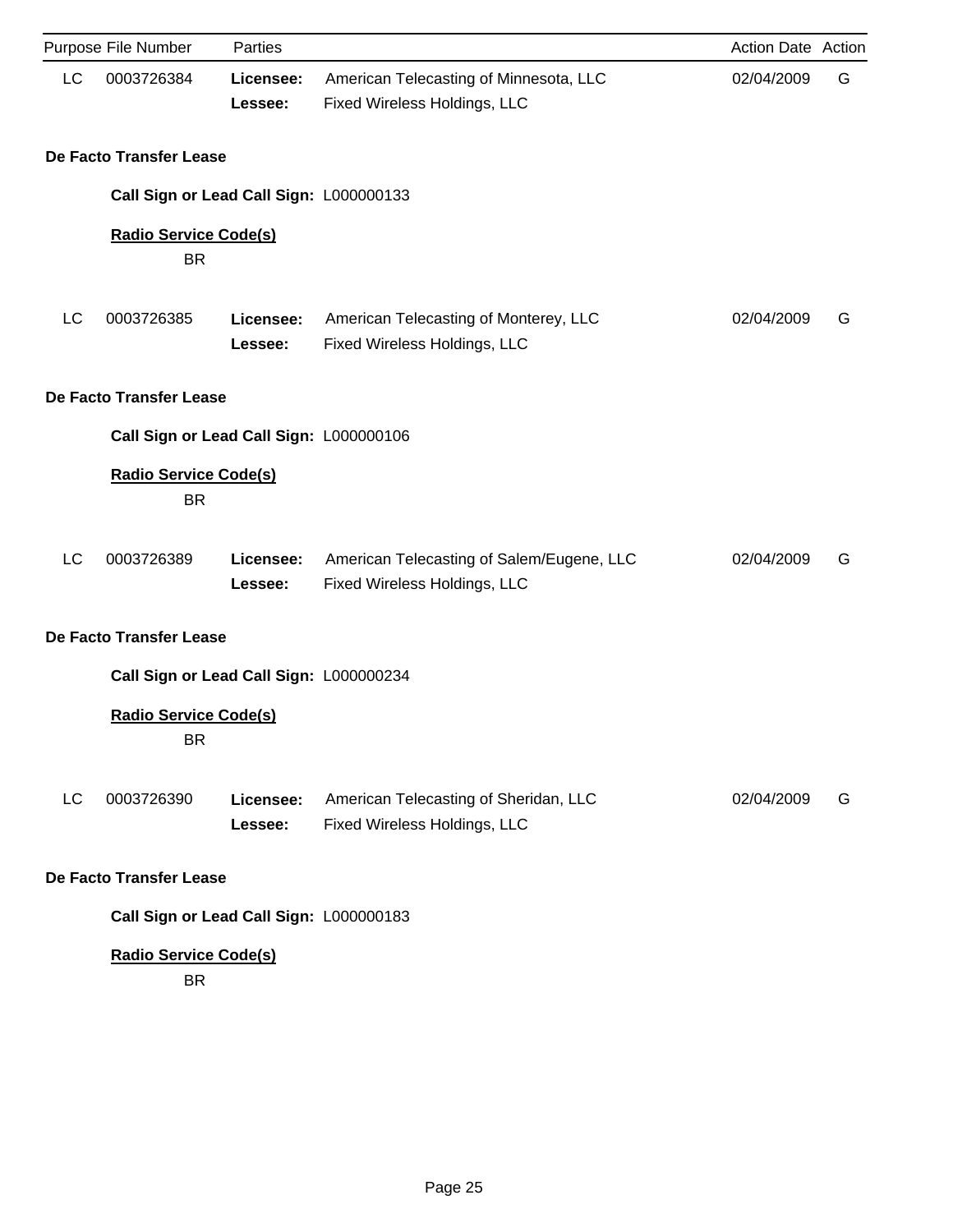|                         | Purpose File Number                       | Parties              |                                                              | Action Date Action |   |  |
|-------------------------|-------------------------------------------|----------------------|--------------------------------------------------------------|--------------------|---|--|
| LC                      | 0003726391                                | Licensee:<br>Lessee: | FMA Licensee Subsidiary, LLC<br>Fixed Wireless Holdings, LLC | 02/04/2009         | G |  |
|                         | De Facto Transfer Lease                   |                      |                                                              |                    |   |  |
|                         | Call Sign or Lead Call Sign: L000000119   |                      |                                                              |                    |   |  |
|                         | <b>Radio Service Code(s)</b><br><b>BR</b> |                      |                                                              |                    |   |  |
| LC                      | 0003726393                                | Licensee:<br>Lessee: | KENNEWICK LICENSING, LLC<br>Fixed Wireless Holdings, LLC     | 02/04/2009         | G |  |
|                         | De Facto Transfer Lease                   |                      |                                                              |                    |   |  |
|                         | Call Sign or Lead Call Sign: L000000103   |                      |                                                              |                    |   |  |
|                         | <b>Radio Service Code(s)</b><br><b>BR</b> |                      |                                                              |                    |   |  |
| LC                      | 0003726394                                | Licensee:<br>Lessee: | PCTV GOLD II, LLC<br>Fixed Wireless Holdings, LLC            | 02/04/2009         | G |  |
|                         | De Facto Transfer Lease                   |                      |                                                              |                    |   |  |
|                         | Call Sign or Lead Call Sign: L000000236   |                      |                                                              |                    |   |  |
|                         | <b>Radio Service Code(s)</b><br><b>BR</b> |                      |                                                              |                    |   |  |
| LC                      | 0003726397                                | Licensee:<br>Lessee: | <b>WBSCB Licensing LLC</b><br>Fixed Wireless Holdings, LLC   | 02/04/2009         | G |  |
| De Facto Transfer Lease |                                           |                      |                                                              |                    |   |  |
|                         | Call Sign or Lead Call Sign: L000000104   |                      |                                                              |                    |   |  |
|                         | <b>Radio Service Code(s)</b><br><b>BR</b> |                      |                                                              |                    |   |  |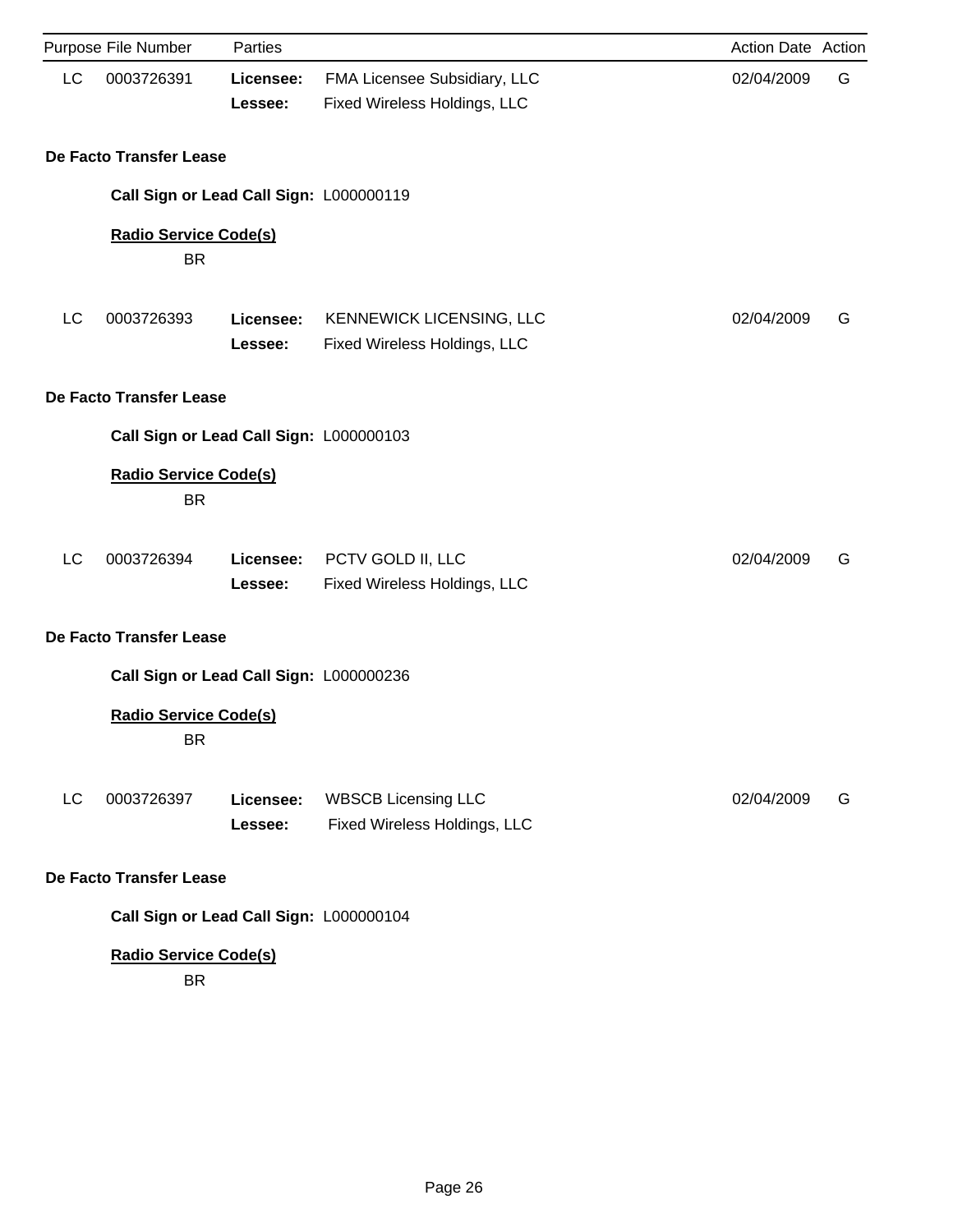|    | Purpose File Number                       | Parties              |                                                           | Action Date Action |   |
|----|-------------------------------------------|----------------------|-----------------------------------------------------------|--------------------|---|
| LC | 0003726399                                | Licensee:<br>Lessee: | <b>WBSE Licensing LLC</b><br>Fixed Wireless Holdings, LLC | 02/04/2009         | G |
|    | De Facto Transfer Lease                   |                      |                                                           |                    |   |
|    | Call Sign or Lead Call Sign: L000000105   |                      |                                                           |                    |   |
|    | <b>Radio Service Code(s)</b><br><b>BR</b> |                      |                                                           |                    |   |
| LC | 0003726401                                | Licensee:<br>Lessee: | <b>WBSH Licensing LLC</b><br>Fixed Wireless Holdings, LLC | 02/04/2009         | G |
|    | De Facto Transfer Lease                   |                      |                                                           |                    |   |
|    | Call Sign or Lead Call Sign: L000000101   |                      |                                                           |                    |   |
|    | <b>Radio Service Code(s)</b><br><b>BR</b> |                      |                                                           |                    |   |
| LC | 0003726402                                | Licensee:<br>Lessee: | <b>WBSK Licensing LLC</b><br>Fixed Wireless Holdings, LLC | 02/04/2009         | G |
|    | De Facto Transfer Lease                   |                      |                                                           |                    |   |
|    | Call Sign or Lead Call Sign: L000000102   |                      |                                                           |                    |   |
|    | <b>Radio Service Code(s)</b><br>BR.       |                      |                                                           |                    |   |
| LC | 0003726404                                | Licensee:<br>Lessee: | <b>WBSR Licensing LLC</b><br>Fixed Wireless Holdings, LLC | 02/04/2009         | G |
|    | De Facto Transfer Lease                   |                      |                                                           |                    |   |
|    | Call Sign or Lead Call Sign: L000000153   |                      |                                                           |                    |   |
|    | <b>Radio Service Code(s)</b><br><b>BR</b> |                      |                                                           |                    |   |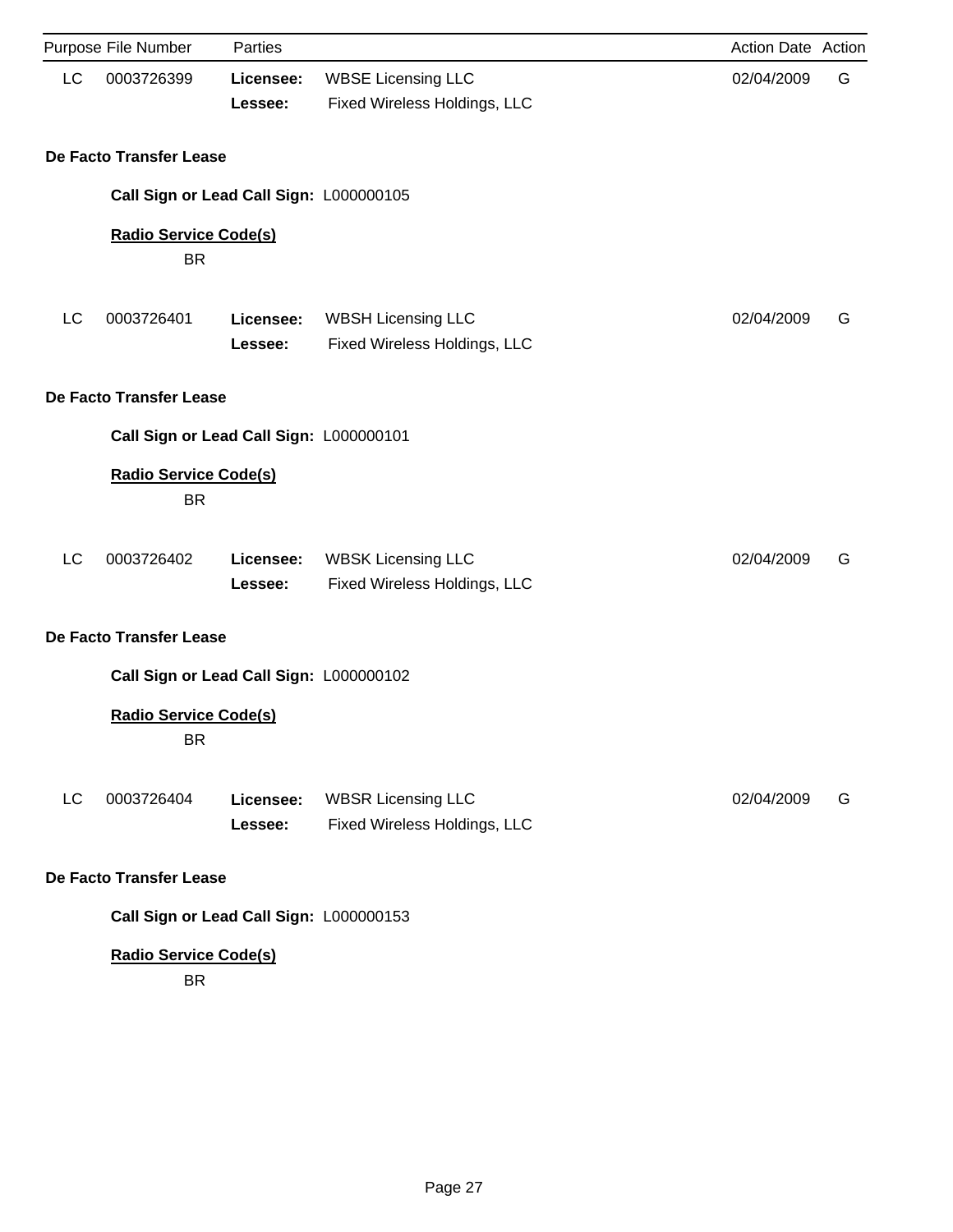|    | Purpose File Number                       | Parties              |                                                                     | Action Date Action |   |
|----|-------------------------------------------|----------------------|---------------------------------------------------------------------|--------------------|---|
| LN | 0003729015                                | Licensee:<br>Lessee: | <b>BWC Spectrum, LLC</b><br>Sprint Communications Company, L.P.     | 02/07/2009         | G |
|    | De Facto Transfer Lease                   |                      |                                                                     |                    |   |
|    | Call Sign or Lead Call Sign: WHT663       |                      |                                                                     |                    |   |
|    | <b>Radio Service Code(s)</b><br><b>BR</b> |                      |                                                                     |                    |   |
| LN | 0003729020                                | Licensee:<br>Lessee: | Fixed Wireless Holdings, LLC<br>Sprint Communications Company, L.P. | 02/07/2009         | G |
|    | De Facto Transfer Lease                   |                      |                                                                     |                    |   |
|    | Call Sign or Lead Call Sign: B229         |                      |                                                                     |                    |   |
|    | <b>Radio Service Code(s)</b><br><b>BR</b> |                      |                                                                     |                    |   |
| LN | 0003729023                                | Licensee:<br>Lessee: | NSAC, LLC<br>Sprint Communications Company, L.P.                    | 02/07/2009         | G |
|    | De Facto Transfer Lease                   |                      |                                                                     |                    |   |
|    | Call Sign or Lead Call Sign: WHT636       |                      |                                                                     |                    |   |
|    | <b>Radio Service Code(s)</b><br><b>BR</b> |                      |                                                                     |                    |   |
| LN | 0003729035                                | Licensee:<br>Lessee: | Alda Wireless Holdings, LLC<br>Sprint Communications Company, L.P.  | 02/07/2009         | G |
|    | De Facto Transfer Lease                   |                      |                                                                     |                    |   |
|    | Call Sign or Lead Call Sign: WLW697       |                      |                                                                     |                    |   |
|    | <b>Radio Service Code(s)</b><br><b>BR</b> |                      |                                                                     |                    |   |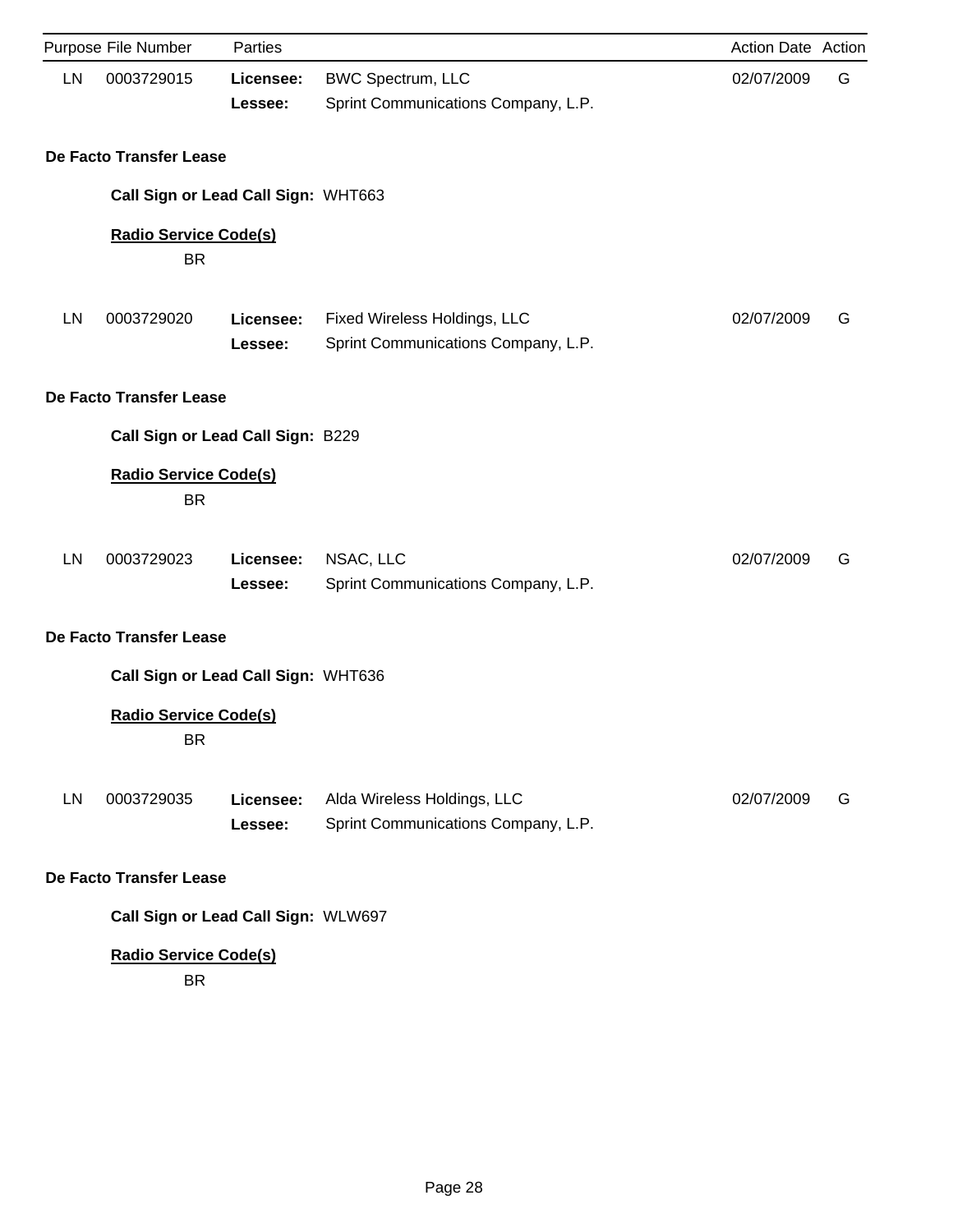|    | Purpose File Number                             | Parties              |                                                                                                                    | Action Date Action |   |
|----|-------------------------------------------------|----------------------|--------------------------------------------------------------------------------------------------------------------|--------------------|---|
| LT | 0003730234                                      | Lessee:              | Pittsfield Cellular Telephone Company<br>Transferor: Alltel Communications, LLC<br>Transferee: Boone Jr., Robert E | 02/06/2009         | Q |
|    | <b>Spectrum Manager Lease</b>                   |                      |                                                                                                                    |                    |   |
|    | Call Sign or Lead Call Sign: L000002677         |                      |                                                                                                                    |                    |   |
|    | <b>Radio Service Code(s)</b><br><b>CW</b>       |                      |                                                                                                                    |                    |   |
| LC | 0003726369                                      | Licensee:<br>Lessee: | American Telecasting of Anchorage, LLC<br>Fixed Wireless Holdings, LLC                                             | 02/04/2009         | G |
|    | De Facto Transfer Lease                         |                      |                                                                                                                    |                    |   |
|    | Call Sign or Lead Call Sign: L000000076         |                      |                                                                                                                    |                    |   |
|    | <b>Radio Service Code(s)</b><br><b>BR</b>       |                      |                                                                                                                    |                    |   |
|    | <b>ED</b>                                       |                      |                                                                                                                    |                    |   |
| LC | 0003726379                                      | Licensee:<br>Lessee: | American Telecasting of Bend, LLC<br>Fixed Wireless Holdings, LLC                                                  | 02/04/2009         | G |
|    | De Facto Transfer Lease                         |                      |                                                                                                                    |                    |   |
|    | Call Sign or Lead Call Sign: L000000090         |                      |                                                                                                                    |                    |   |
|    | <b>Radio Service Code(s)</b><br><b>BR</b><br>ED |                      |                                                                                                                    |                    |   |
| LC | 0003726382                                      | Licensee:<br>Lessee: | American Telecasting of Medford, LLC<br>Fixed Wireless Holdings, LLC                                               | 02/04/2009         | G |
|    | De Facto Transfer Lease                         |                      |                                                                                                                    |                    |   |
|    | Call Sign or Lead Call Sign: L000000100         |                      |                                                                                                                    |                    |   |
|    | <b>Radio Service Code(s)</b><br><b>BR</b>       |                      |                                                                                                                    |                    |   |
|    | ED                                              |                      |                                                                                                                    |                    |   |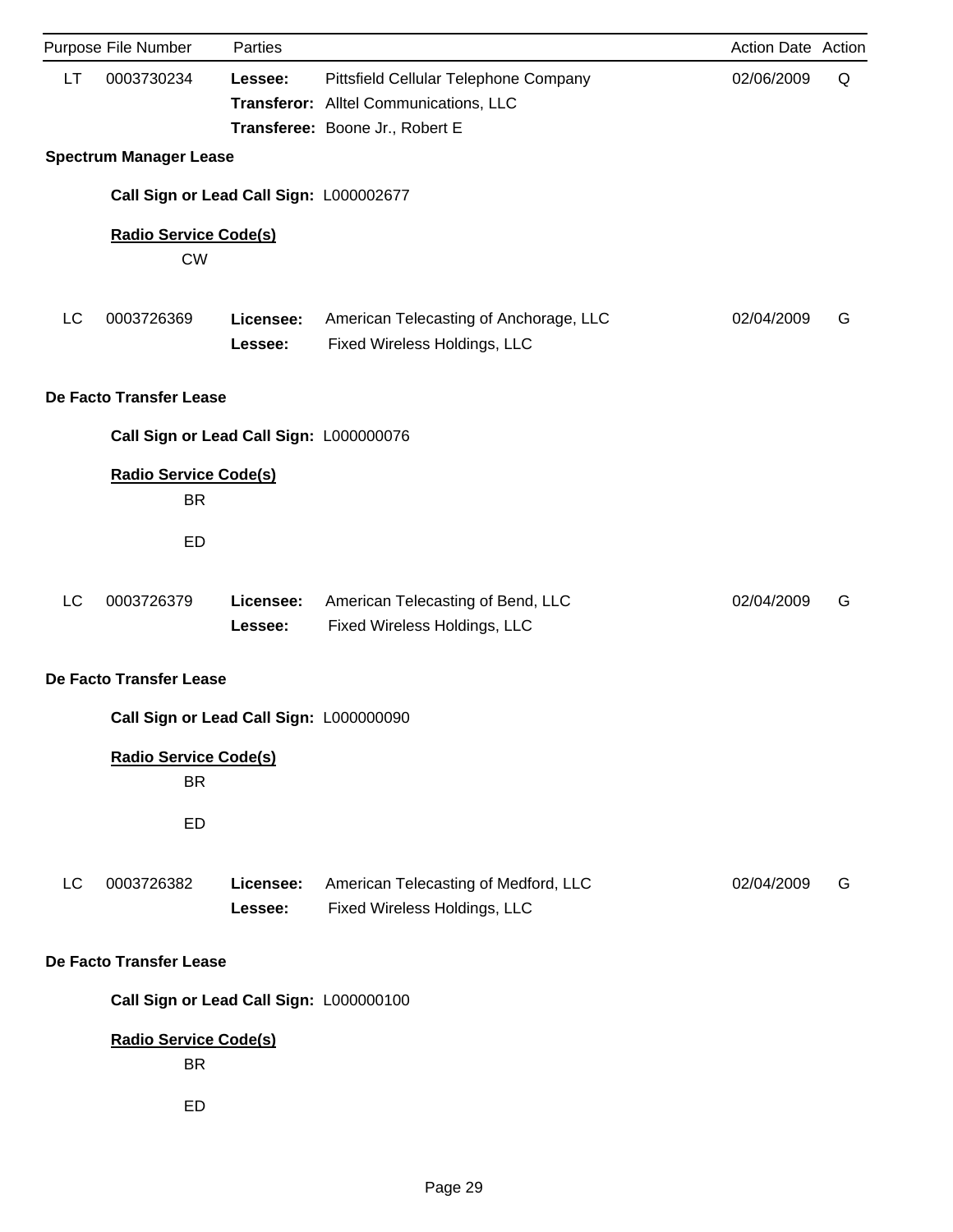|    | Purpose File Number                       | Parties              |                                                                      | Action Date Action |   |  |  |
|----|-------------------------------------------|----------------------|----------------------------------------------------------------------|--------------------|---|--|--|
| LC | 0003726388                                | Licensee:<br>Lessee: | American Telecasting of Redding, LLC<br>Fixed Wireless Holdings, LLC | 02/04/2009         | G |  |  |
|    | De Facto Transfer Lease                   |                      |                                                                      |                    |   |  |  |
|    | Call Sign or Lead Call Sign: L000000214   |                      |                                                                      |                    |   |  |  |
|    | <b>Radio Service Code(s)</b><br><b>BR</b> |                      |                                                                      |                    |   |  |  |
|    | ED                                        |                      |                                                                      |                    |   |  |  |
| LC | 0003726395                                | Licensee:<br>Lessee: | <b>WBSB Licensing LLC</b><br>Fixed Wireless Holdings, LLC            | 02/04/2009         | G |  |  |
|    | <b>De Facto Transfer Lease</b>            |                      |                                                                      |                    |   |  |  |
|    | Call Sign or Lead Call Sign: L000000072   |                      |                                                                      |                    |   |  |  |
|    | <b>Radio Service Code(s)</b><br><b>BR</b> |                      |                                                                      |                    |   |  |  |
|    | ED                                        |                      |                                                                      |                    |   |  |  |
| LC | 0003726405                                | Licensee:<br>Lessee: | <b>WBSY Licensing LLC</b><br>Fixed Wireless Holdings, LLC            | 02/04/2009         | G |  |  |
|    | De Facto Transfer Lease                   |                      |                                                                      |                    |   |  |  |
|    | Call Sign or Lead Call Sign: L000000124   |                      |                                                                      |                    |   |  |  |
|    | <b>Radio Service Code(s)</b><br><b>BR</b> |                      |                                                                      |                    |   |  |  |

ED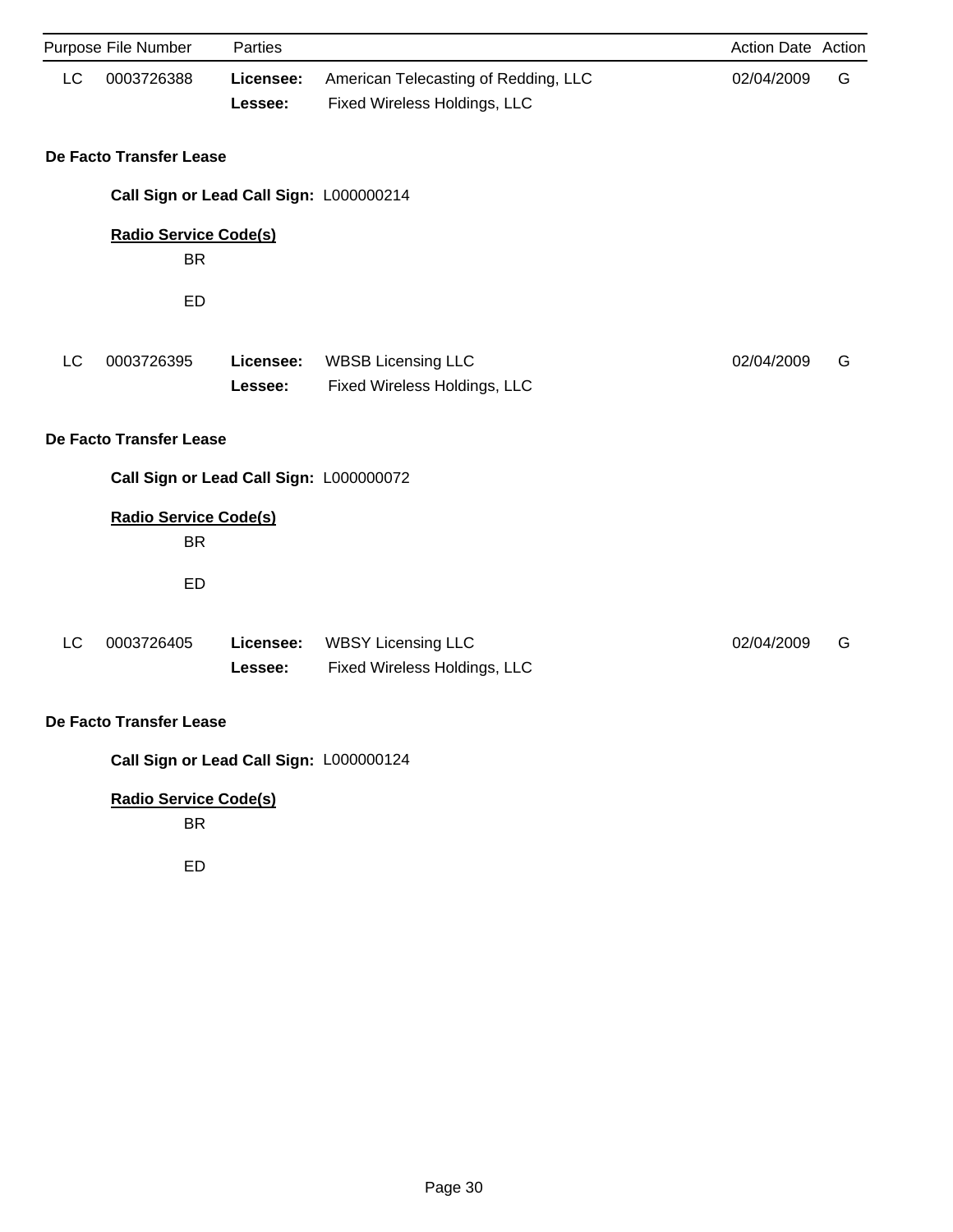#### **Purpose Key:**

- 
- 
- 
- LC Cancel of a Lease/Sublease/Private Commons RE DE Reportable Event Arrangement TC Transfer of Control
- LE Extend the Term of a Lease/Sublease/Private Commons WD Withdrawal Arrangement

### **Action Key:**

- 
- D Dismissed Q Accepted
- G Granted **R** Returned
- 
- M Consummated M W Withdrawn<br>
Z Application

#### **Radio Service Key:**

- AA Aviation Auxiliary Group
- AB Aural Microwave Booster
- AF Aeronautical and Fixed
- AI Aural Intercity Relay
- AR Aviation Radionavigation
- AS Aural Studio Transmitter Link
- AW AWS, 1710-1755/2110-2155 MHz bands
- BA 1390-1392 MHz Band, Market Area
- BB 1392-1395 and 1432-1435 MHz Bands, Market Area
- BC 1670-1675 MHz Band, Market Area
- BR Broadband Radio Service
- CA Commercial Air-ground Radiotelephone
- CB BETRS
- CD Paging and Radiotelephone
- CE Digital Electronic Message Service
- CF Point to Point Microwave
- CG Air-ground Radiotelephone
- CJ Commercial Aviation Air-Ground Radiotelephone (800 MHz band)
- CL **Cellular**
- CN PCS Narrowband
- CO Offshore Radiotelephone
- CP Part 22 VHF/UHF Paging (excluding 931MHz)
- CR Rural Radiotelephone
- CT Local Television Transmission
- CW PCS Broadband
- CY 1910-1915/1990-1995 MHz Bands, Market Area
- CZ Paging and Radiotelephone, Auctioned
- DV Multichannel Video Distribution AND Data Service
- ED Educational Broadband Service
- GB Business, 806-821/851-866 MHz, Conventional
- GC 929-930 MHz Paging Systems, Auction
- GI Other Indust/Land Transp, 896-901/935-940 MHz, Conv.
- GJ Business and Industrial/Land Transportation (809 - 824 and 8)
- GL 900 MHz Conventional SMR (SMR, Site-Specific)
- GM 800 MHz Conventional SMR (SMR, Site-specific)
- GO Other Indust/Land Transp, 806-821/851-866 MHz, Conv.
- GR SMR, 896-901/935-940 MHz, Conventional
- GS Private Carrier Paging, 929-930 MHz
- GU Business, 896-901/935-940 MHz, Conventional
- GX SMR, 806-821/851-866 MHz, Conventional
- IG Industrial/Business Pool, Conventional
- IK Industrial/Business Pool Commercial, Conventional
- LD Local Multipoint Distribution Service
- LN 902-928 MHz Location Narrowband (Non-Multilateration)
- LP Broadcast Auxiliary Low Power
- Location and Monitoring Service, Multilateration (LMS) LS
- Low Power Wireless Assist Video Devices LV
- LW 902-928 MHz Location Wideband (Grandfathered AVM)
- AA Assignment of Authorization LM Modification of a Lease/Sublease/Private Commons Arrangement
- AM Amendment **Amendment** 2002 CLN New Lease/Sublease/Private Commons Arrangement
- AR DE Annual Report **LT** Transfer of Control of a Lessee/Sublessee
	-
	-
	-
- C Consented **C** Consented **P** Returned to pending **D** Dismissed **P** Returned to pending
	-
	-
- K Killed T Terminated
	-
	- Application removed from GAP
	- MA Marine Auxiliary Group
	- MC Coastal Group
	- MG Microwave Industrial/Business Pool
	- MK Alaska Group
	- MM Millimeter Wave 70/80/90 GHz Service
	- MR Marine Radiolocation Land
	- MS Multiple Address Service, Auctioned
	- NC Nationwide Commercial 5 Channel, 220 MHz
		- NN 3650-3700 MHz
		- PC Public Coast Stations, Auctioned
		- PE Digital Electronic Message Service Private
		- QA 220-222 MHz Band Auction
		- QD Non-Nationwide Data, 220 MHz
		- QO Non-Nationwide Other, 220 MHz
		- QQ Intelligent Transportation Service (Non-Public Safety)
		- QT Non-Nationwide 5 Channel Trunked, 220 MHz
		- RP Broadcast Auxiliary Remote Pickup
		- RS Land Mobile Radiolocation
		- TB TV Microwave Booster
		- TI TV Intercity Relay
		- TN 39 GHz, Auctioned
		- TP TV Pickup

WS WU

YD

Page 31

\* If the purpose of application is Amendment or Withdrawal and the disposition action indicates that a Dismissal occurred,

there may be a previous version of that application still pending in ULS. You are encouraged to utilize ULS Application Search to research the disposition status of all versions of a particular filing.

WZ WX WY

TS TV Studio Transmitter Link

WR Microwave Radiolocation

Lower 700 MHz Bands

700 MHz Guardband

YG Industrial/Business Pool, Trunked

YS SMR, 896-901/935-940 MHz, Trunked YU Business, 896-901/935-940 MHz,Trunked YX SMR, 806-821/851-866 MHz, Trunked ZV Interactive Video and Data Service

Wireless Communications Service 700 MHz Upper Band (Block C)

YB Business, 806-821/851-866 MHz, Trunked YC SMR, 806-821/851-866 MHz, Trunked, Auctioned SMR, 896-901/935-940 MHz, Auctioned

700 MHz Lower Band (Blocks A, B, E)

YK Industrial/Business Pool - Commercial, Trunked YL 900 MHz Trunked SMR (SMR, Site-Specific) YM 800 MHz Trunked SMR (SMR, Site-specific)

YH SMR, 806-821/851-866 MHz, Auctioned (Rebanded YC license) YI Other Indust/Land Transp. 896-901/935-940 MHz, Trunked YJ Business and Industrial/Land Transportation (809 - 824 and 8)

YO Other Indust/Land Transp. 806-821/851-866 MHz, Trunked

- TT TV Translator Relay
- TZ 24 GHz Service
- WA Microwave Aviation
- WM WP Microwave Marine 700 MHz Upper Band (Block D)